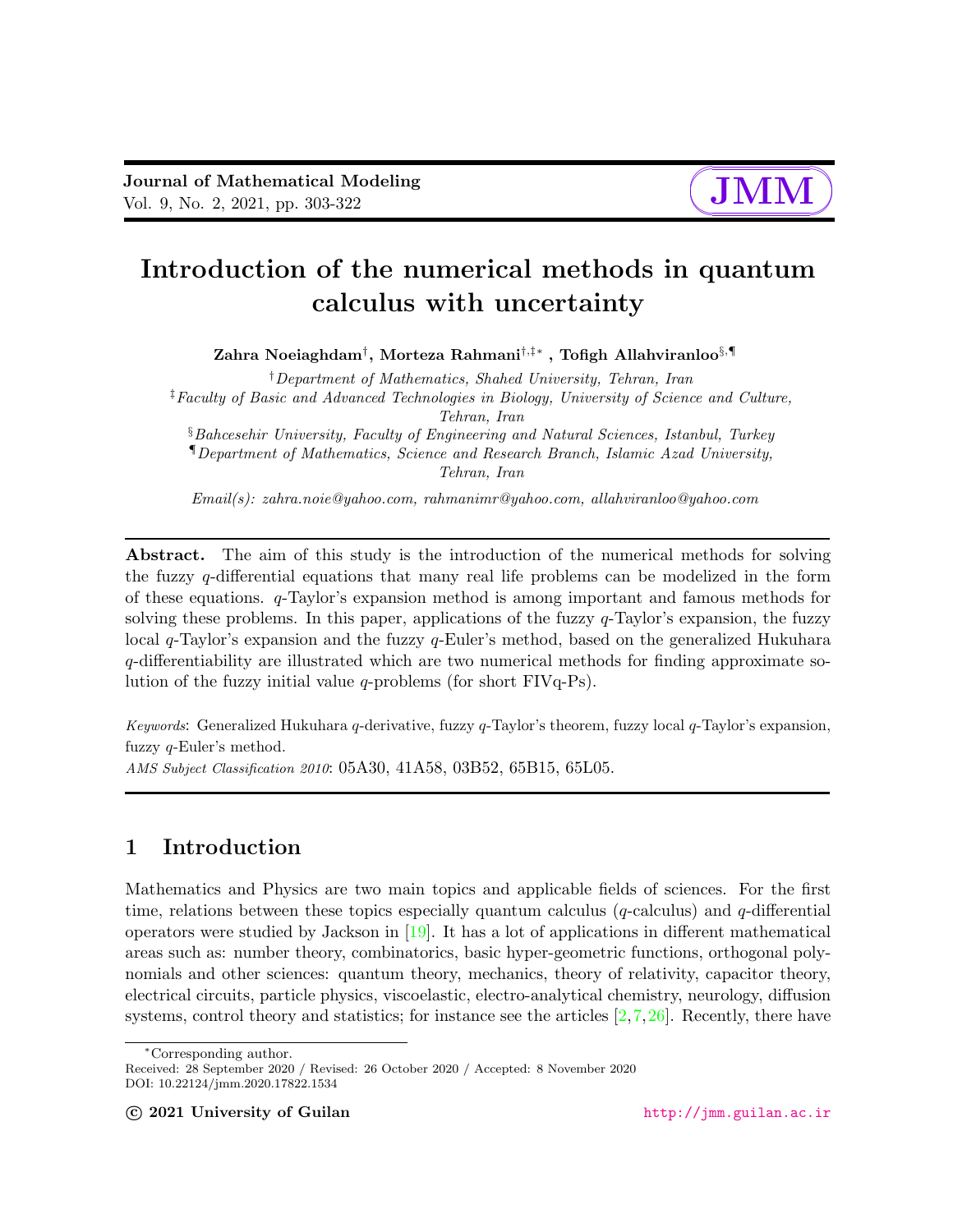appeared many papers which study for more details on q-calculus, we refer the reader to the references [\[10,](#page-18-2) [12](#page-18-3)[–15,](#page-18-4) [17,](#page-18-5) [21](#page-18-6)[–24\]](#page-19-1).

In recent decades, the research on fuzzy calculus is becoming an interesting and useful topic among applied scientists [\[11,](#page-18-7) [28\]](#page-19-2). Among the applications in this field there are conversion problems into fuzzy differential equations and find their approximate solution using numerical methods [\[1,](#page-17-1)[3,](#page-17-2)[4,](#page-17-3)[29\]](#page-19-3). One of the numerical methods that plays an important role in studying the local behavior of a suitable fuzzy-valued function is fuzzy Taylor's expansion. This expansion is a powerful tool in approximation theory and other fuzzy numerical methods. Anastassiou in [\[5\]](#page-17-4) proved the fuzzy Taylor's expansion for Hukuhara differentiable functions.

The quantum calculus is usually referred in mathematics as the calculus without limit and replaces the classical derivative with a difference operator. As a result,  $q$ -Taylor's theorem will also be important in quantum calculus. The concept of the  $q$ -Taylor's series was formulated by Jackson [\[18\]](#page-18-8) in 1910. A new notation of q-Taylor's formula was presented by Jing et al. and Ernst in  $[10,20]$  $[10,20]$ . After that, Ismail and Stanton in  $[16]$  introduced the *q*-type interpolation series. In  $[25]$  López et al. used the approach of  $[27]$  to give the sufficient conditions for convergence of Ismail-Stanton q-Taylor's series. In 2008, Annaby et al. [\[6\]](#page-17-5) proved q-Taylor's series for Jackson  $q$ -difference operators. So that, the fuzzy  $q$ -derivative and fuzzy  $q$ -fractional derivative in Caputo sense based on the generalized Hukuhara difference, to show the importance of the q-derivative by establishing a connection between quantum calculus and fuzzy calculus was introduced in [\[30\]](#page-19-6) by Noeiaghdam et al. In this work, we will investigate one of the basic applications of fuzzy q-Taylor's expansion that is in solving the FIVq-Ps are described.

There are many numerical, analytical and semi-analytical methods for solving q-differential equations. But we know that, solving the fuzzy form of these problems is difficult. Thus we prefer to apply the numerical method for fuzzy  $q$ -differential equations. Studying novel numerical methods to convert the fuzzy q-problems to the crisp form, solving the obtained crisp problems and finding the approximate solutions are among challenging and interesting problems that in recent years many authors have been focused on these topics. But cases, we can not transform the fuzzy problems to the crisp form easily. This paper aims to provide the numerical methods for solving fuzzy q-differential equations, without converting them to crisp forms it mean that we the full fuzzy methods are applied to solve the fuzzy  $q$ -differential equations.

In the most simple problems of the q-differential equations, the need to use numerical and approximate methods such as  $q$ -Euler's method is less felt, so it has not been introduced so far. Due to the explanations given for the use of fuzzy numerical methods in solving fuzzy q-differential equations and that there are fuzzy q-differential equations that cannot be solved by analytical methods, it will certainly always be important to introduce methods for finding approximate solution to such problems. Accordingly, in this paper, after introducing local  $q$ -Taylor's expansion and the q-Euler's method in crisp form, we have introduced the fuzzy local  $q$ -Taylor's expansion and fuzzy  $q$ -Euler's method to solve the FIVq-Ps.

This paper is organized as follows: Section [2,](#page-2-0) presents some preliminaries, including the basic definitions of the fuzzy calculus and quantum calculus. Principal properties for fuzzy q-derivative and also fuzzy q-Taylor's theorem are expressed in Section [3.](#page-4-0) In the main section, local q-Taylor's expansion and q-Euler's methods and also fuzzy form of these methods based on the concept of generalized Hukuhara q-differentiability for finding approximation solution of FIVq-Ps are introduced.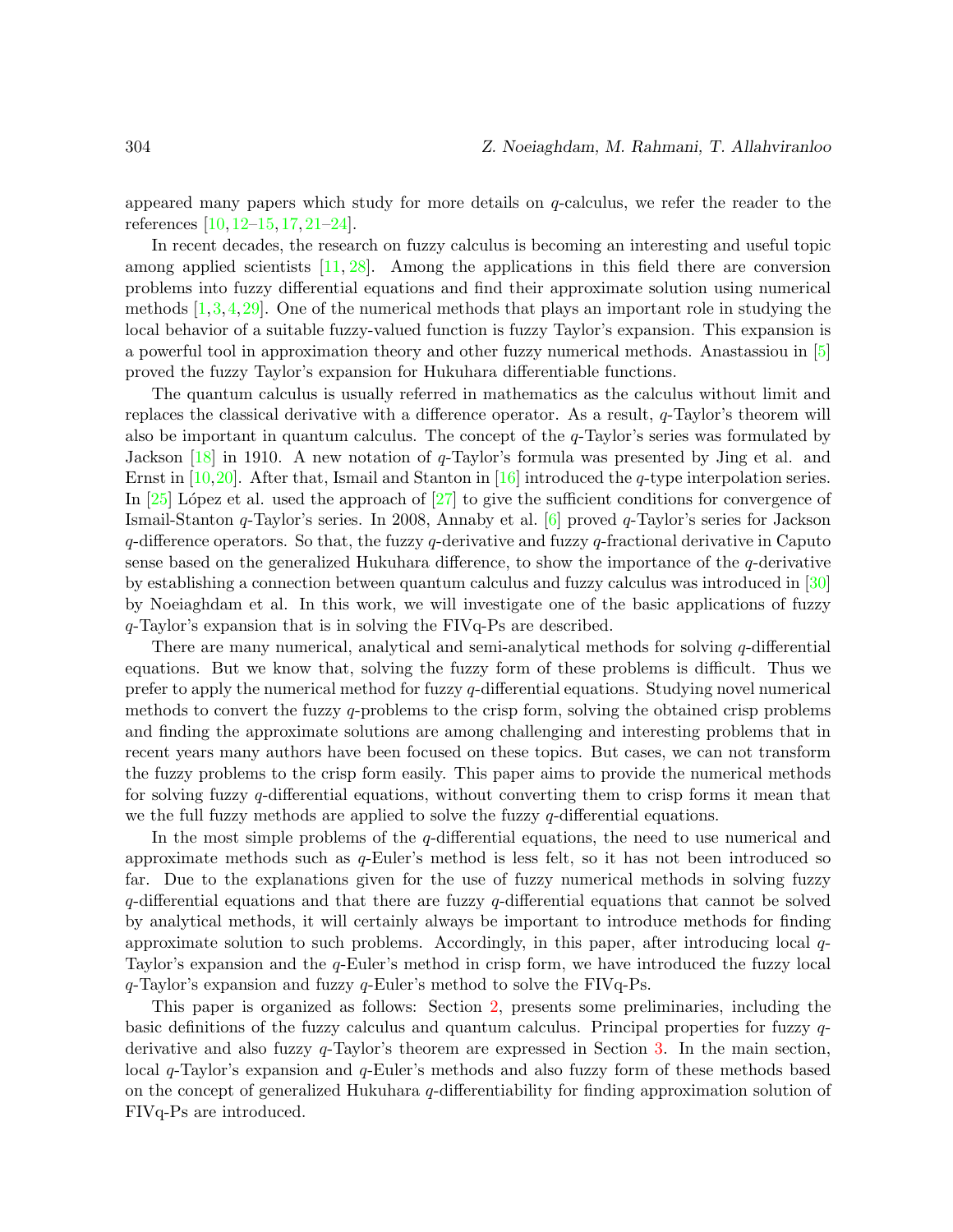## <span id="page-2-0"></span>2 Notations and Preliminary Results

Fuzzy calculus: In this section, we review some definitions and notations of fuzzy logic and the fuzzy calculus which can be found in the articles  $[9, 28-30]$  $[9, 28-30]$ . Basically, an arbitrary fuzzy number u in parametric form is an ordered pair of functions  $[u(r), \overline{u}(r)]$ ,  $0 \le r \le 1$  which satisfies in the following requirements:

- I.  $u(r)$  is a bounded monotonic increasing left continuous function in  $(0,1]$ ,
- II.  $\overline{u}(r)$  is a bounded monotonic decreasing left continuous function in (0,1],
- III.  $u(r) \leq \overline{u}(r)$ ,  $0 \leq r \leq 1$ .

The set of all these fuzzy numbers is denoted by  $\mathbb{R}_{\mathcal{F}}$ . A crisp number k is simply represented by  $\overline{u}(r) = u(r) = k$ ,  $0 \le r \le 1$ , and called singleton. For arbitrary numbers  $u, v \in \mathbb{R}_{\mathcal{F}}$  and scalar  $k$ , we define

addition :  $[u \oplus v]_r = [\underline{u}(r) + \underline{v}(r), \overline{u}(r) + \overline{v}(r)],$ 

 $scalar \ multiplication : k \geq 0 \Rightarrow [k \odot u]_r = [k\underline{u}(r), k\overline{u}(r)].$  $k < 0 \Rightarrow [k \odot u]_r = [k \overline{u}(r), k \underline{u}(r)].$ 

The meaning of fuzzy-valued function is a function  $y : A \to \mathbb{R}_{\mathcal{F}}$ ,  $A \in \mathbb{R}$  where  $[y(t)]_r =$  $[y(t; r), \overline{y}(t; r)]$  so called the r-cut or parametric form of the fuzzy-valued function y.

Let  $u, v \in \mathbb{R}_{\mathcal{F}}$ , if there exists  $w \in \mathbb{R}_{\mathcal{F}}$ , such that  $u = v \oplus w$ , then w is called the Hukuhara difference (H-difference for short) of u and v, and it is denoted by  $u \ominus v$  and for  $w \in \mathbb{R}_{\mathcal{F}}$ existential, it is the generalized Hukuhara difference ( $qH$ -difference for short) defined as

$$
u \ominus_{gH} v = w \Leftrightarrow \begin{cases} (i) & u = v \oplus w, \\ or (ii) & v = u \oplus (-1)w. \end{cases}
$$

It is easy to show that (i) and (ii) are both valid if and only if w is a crisp number.

Now, the Hausdorff distance between fuzzy numbers is given by  $\mathbf{d} : \mathbb{R}_{\mathcal{F}} \times \mathbb{R}_{\mathcal{F}} \to \mathbb{R}^+ \cup \{0\}$  as  $\mathbf{d}(u, v) = \sup_{0 \le r \le 1} \max\{|u(r) - v(r)|, |\overline{u}(r) - \overline{v}(r)|\}$ , and it is easy to see that following properties of the metric **d** for  $\lambda \in \mathbb{R}$  and  $\forall u, v, w, z \in \mathbb{R}_{\mathcal{F}}$  are valid:

- I.  $\mathbf{d}(u \oplus w, v \oplus w) = \mathbf{d}(u, v),$
- II.  $\mathbf{d}(\lambda u, \lambda v) = |\lambda| \mathbf{d}(u, v)$ .
- III.  $\mathbf{d}(u \oplus v, w \oplus z) \leq \mathbf{d}(u, w) + \mathbf{d}(v, z),$

In the following, we summarize the fundamental definitions and results without proving the relevant properties on q-calculus. For more details refer to  $[8,22,23,31]$  $[8,22,23,31]$  $[8,22,23,31]$  $[8,22,23,31]$ , and the references given therein.

**Quantum calculus:** In expression  $\frac{y(t) - y(t_0)}{t_0}$  $\frac{f(t)-f(t)}{t-t_0}$  as t approaches t<sub>0</sub>, the limit if it exists, gives the familiar definition of the derivative  $\mathcal{D}y(t)$  (normal derivative) of a function  $y(t)$  at  $t = t_0$ . However, if we take  $t = qt_0$  or  $t = t_0 + h$ , where q is a fixed number different from 1, and h is a fixed number different from 0 and do not take the limit, with these changes we obtain the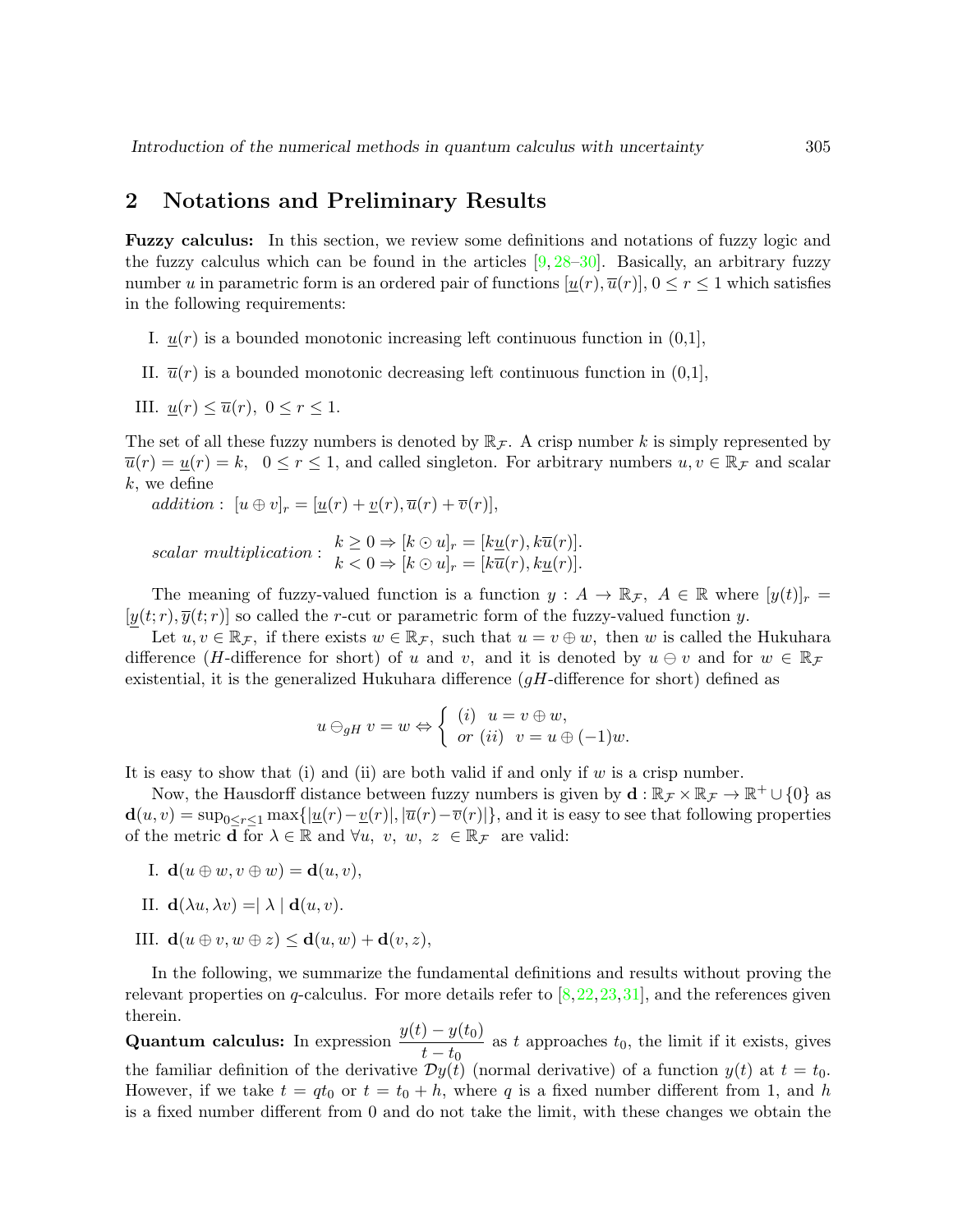so-called quantum calculus. To make this statement precisely, we need the following definitions: Let  $\mu \in \mathbb{R}$ . The time-scale  $\mathbb{T}_{\mu}$ , for  $0 < q < 1$  is defined as

$$
\mathbb{T}_{\mu} = \{ t : t = \mu q^n, \ n \in \mathbb{Z}^+ \} \cup \{ 0 \},
$$

where  $\mathbb{Z}^+$  is the set of nonnegative integer numbers. The q-analogues of a positive integer number a is defined as follows a

$$
[a]_q = \frac{1 - q^a}{1 - q}.
$$

Consider an arbitrary function  $y : \mathbb{T}_{\mu} \to \mathbb{R}$ . The q-differential and q-derivative of y are respectively,

$$
d_q y(t) = y(t) - y(qt),
$$
  
\n
$$
\mathcal{D}_q y(t) = \frac{d_q y(t)}{d_q t} = \frac{y(t) - y(qt)}{(1 - q)t}, \quad t \in \mathbb{T}_{\mu} - \{0\}.
$$

It is obvious that if  $t = 0$  then  $\mathcal{D}_q y(0) = \mathcal{D} y(0)$ , where  $\mathcal{D} y$  is normal derivative. Further we define

$$
\mathcal{D}_q^0 y = y, \quad \mathcal{D}_q^n y = \mathcal{D}_q(\mathcal{D}_q^{n-1} y), \quad n = 1, 2, 3, \dots
$$

If the function y is differentiable at t, we have  $\lim_{q\to 1} \mathcal{D}_q y(t) = \mathcal{D} y(t)$ . The q-derivative operator is a special case of Hahn's q-operator, which is defined in [\[23\]](#page-19-7). The q-antiderivative  $_qI_a$  for y is defined in the following form

$$
\int_{a}^{b} y(s) d_{q}s = b(1-q) \sum_{i=0}^{\infty} q^{i} y(bq^{i}) - a(1-q) \sum_{i=0}^{\infty} q^{i} y(aq^{i}),
$$

that is called the Jackson integral of  $y(x)$ . As for q-derivative, we can define an operator qantiderivative  $_qI_a^n$  as follows

$$
{}_{q}I_{a}^{0}y(t) = y(t), \quad {}_{q}I_{a}^{n}y(t) = {}_{q}I_{a}({}_{q}I_{a}^{n-1}y(t)), \quad n = 1, 2, 3, \dots.
$$

Also, for the operators  $_qI_a$  and  $\mathcal{D}_q$  we have

$$
\mathcal{D}_{q \cdot q} I_a y(t) = y(t), \quad q I_a \cdot \mathcal{D}_q y(t) = y(t) - y(a).
$$

The q-fractional function is defined by

$$
(t-s)_q^n = \begin{cases} \n\prod_{i=0}^{n-1} (t-q^i s), & n \in \mathbb{N}, \\ \nt^n \prod_{i=0}^{\infty} \frac{1-\frac{s}{t}q^i}{1-\frac{s}{t}q^{i+n}}, & (t \neq 0) \ O.W. \n\end{cases}
$$

The q-gamma function denoted by  $\Gamma_q(.)$  is defined as follows

$$
\Gamma_q(\alpha) = \frac{(1-q)_q^{\alpha-1}}{(1-q)^{\alpha-1}}, \quad \alpha \in \mathbb{R}/\{0\} \cup \mathbb{Z}_-, \quad 0 < q < 1,
$$
  

$$
\Gamma_q(\alpha+1) = \frac{1-q^{\alpha}}{1-q} \Gamma_q(\alpha) = [\alpha]_q \Gamma_q(\alpha), \quad \Gamma_q(1) = 1, \quad \alpha > 0.
$$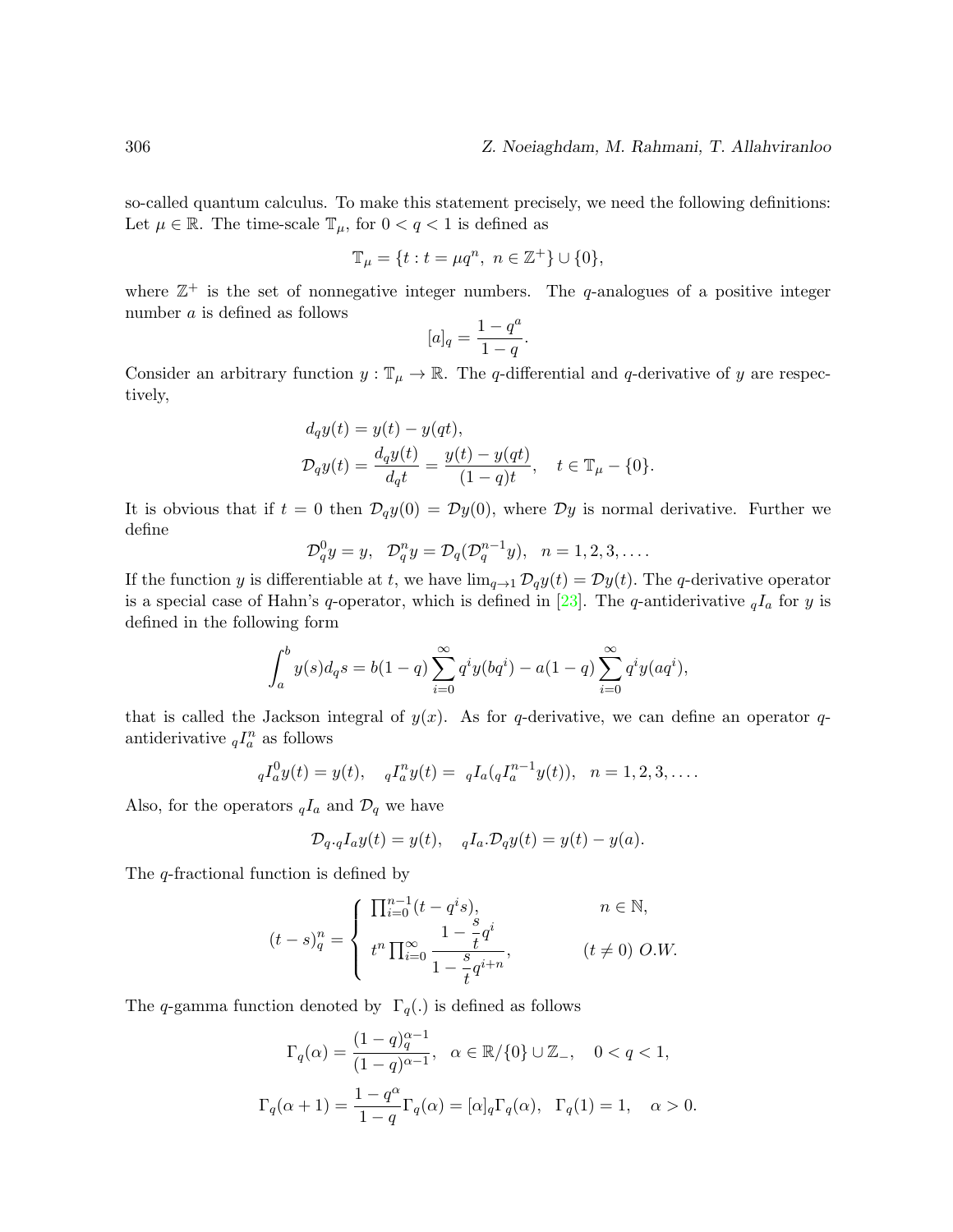## <span id="page-4-0"></span>3 Definitions and properties of fuzzy  $q$ -differentiability

Before considering methods for approximating the solutions of the FIVq-Ps, we need some definitions and results from the fuzzy q-differentiability. In the sequel, fuzzy q-derivative based on the concept of generalized Hukuhara  $q$ -differentiability is introduced. Consequently, the obtained results and properties of fuzzy q-differentiability are useful and can be proved.

<span id="page-4-1"></span>**Definition 1.** For arbitrary fuzzy-valued function  $y : \mathbb{T}_{\mu} \to \mathbb{R}_{\mathcal{F}}$ , q-differential by gH-difference is

$$
{}^{gH} \mathcal{D}_q y(t) = y(t) \ominus_{gH} y(qt).
$$

Therefore, the generalized Hukuhara q-derivative (for short  $_{q}^{F}[gH]$ -derivative) of y is defined by

$$
{}_{q}^{F}Dy(t) = \frac{{}_{g}H\mathcal{D}_qy(t)}{\mathcal{D}_q t} = \frac{y(t) \ominus_{g}y(t)}{(1-q)t}, \quad t \in \mathbb{T}_{\mu} - \{0\}.
$$

On the other hand, for the fuzzy-valued functions  $y(t)$  and  $y(qt)$ , we have

$$
[y(t) \ominus_{gH} y(qt)]_r = \left[ \min\{ \underline{y}(t;r) - \underline{y}(qt;r), \overline{y}(t;r) - \overline{y}(qt;r) \},\right]
$$

$$
\max\{ \underline{y}(t;r) - \underline{y}(qt;r), \overline{y}(t;r) - \overline{y}(qt;r) \} \right],
$$

If the gH-difference exists, then  $[y(t)\ominus y(qt)]_r = [y(qt)\ominus_{gH}y(t)]_r$ . The conditions for the existence of  ${}^{gH}\mathcal{D}_q y(t) = y(t) \ominus_{gH} y(qt) \in \mathbb{R}_{\mathcal{F}}$  with respect to r are

$$
case(i) \begin{cases} \n\begin{aligned}\n\frac{gH \mathcal{D}_q \underline{y}(t;r) = \underline{y}(t;r) - \underline{y}(qt;r), \text{ is increasing,} \\
\frac{gH \mathcal{D}_q \overline{y}(t;r) = \overline{y}(t;r) - \overline{y}(qt;r), \text{ is decreasing,}}{\underline{y}H \mathcal{D}_q \underline{y}(t;r) \leq \underline{y}H \mathcal{D}_q \overline{y}(t;r),} \\
\frac{gH \mathcal{D}_q \underline{y}(t;r) = \overline{y}(t;r) - \overline{y}(qt;r), \text{ is increasing,}}{\underline{y}H \mathcal{D}_q \overline{y}(t;r) = \underline{y}(t;r) - \underline{y}(qt;r), \text{ is decreasing,}} \\
\frac{gH \mathcal{D}_q \underline{y}(t;r) = \underline{y}(t;r) - \underline{y}(qt;r), \text{ is decreasing,}}{\underline{y}H \mathcal{D}_q \underline{y}(t;r) \leq \underline{y}H \mathcal{D}_q \overline{y}(t;r).\n\end{aligned}\n\end{cases}
$$

<span id="page-4-2"></span>**Definition 2.** Let  $y : \mathbb{T}_{\mu} \to \mathbb{R}_{\mathcal{F}}$  and  $y(t) \ominus_{gH} y(qt)$  exists. If

$$
[{}_{q}^{F} \mathcal{D}y_{i-gH}(t)]_{r} = [\mathcal{D}_{q}\underline{y}(t;r), \ \mathcal{D}_{q}\overline{y}(t;r)], \quad 0 \leq r \leq 1,
$$

we say that y is  $\frac{F}{q}[(i) - gH]$ -differentiable and if

$$
[{}_{q}^{F} \mathcal{D}y_{ii-gH}(t)]_{r} = [\mathcal{D}_{q}\overline{y}(t;r), \ \mathcal{D}_{q}\underline{y}(t;r)], \quad 0 \leq r \leq 1,
$$

 $y$  is  $\frac{F}{q}[(ii) - gH]$ -differentiable where

$$
\mathcal{D}_q \underline{y}(t;r) = \frac{\underline{y}(t;r) - \underline{y}(qt;r)}{(1-q)t}, \quad \mathcal{D}_q \overline{y}(t;r) = \frac{\overline{y}(t;r) - \overline{y}(qt;r)}{(1-q)t}.
$$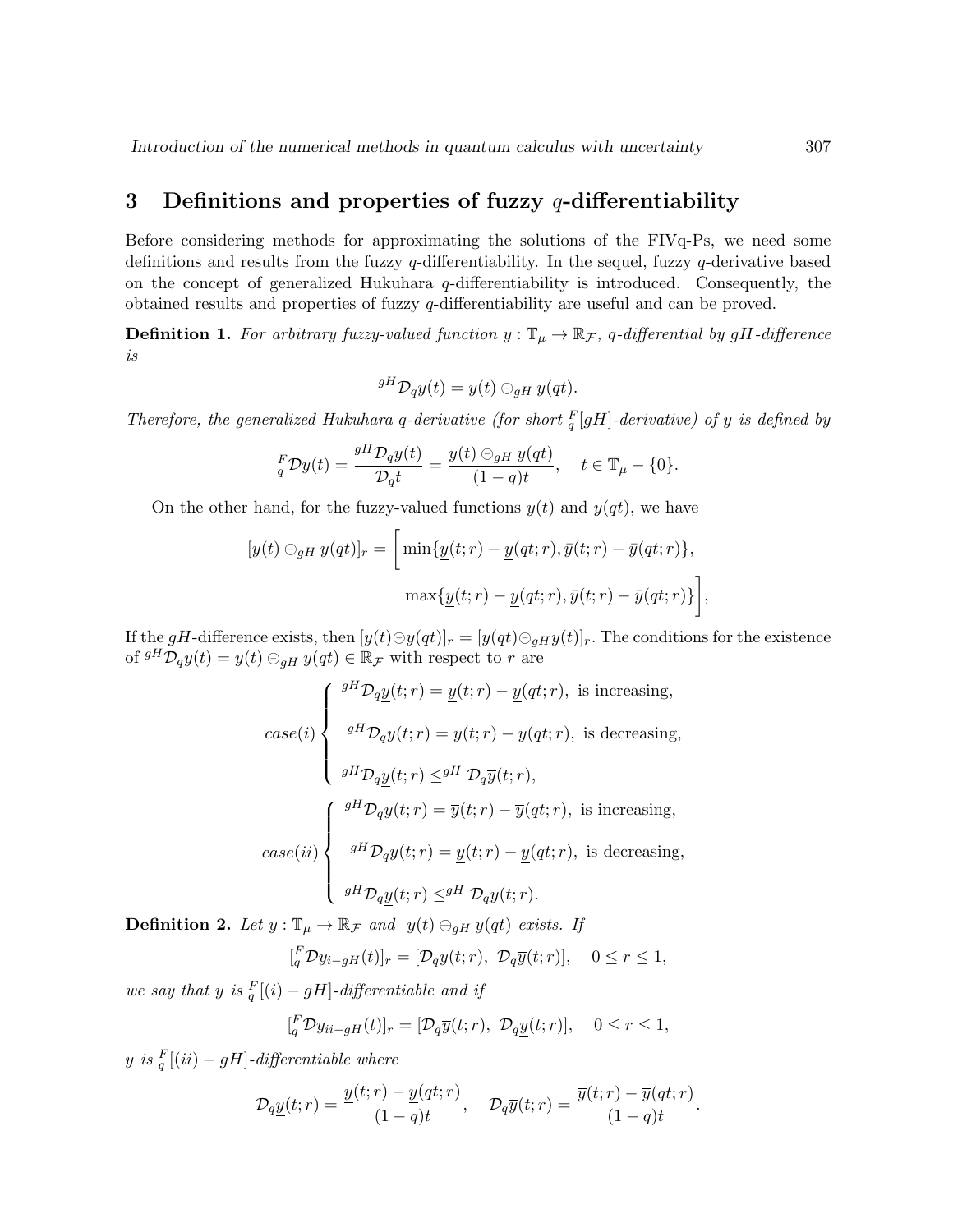<span id="page-5-2"></span>**Definition 3.** Let  $y : \mathbb{T}_{\mu} \to \mathbb{R}_{\mathcal{F}}$  be a fuzzy-valued function on  $\mathbb{T}_{\mu}$ . A point  $\xi \in \mathbb{T}_{\mu} - \{0\}$  is said to be a switching point for the  ${}^F_q[gH]$ -differentiably of y, if in any neighborhood V of  $\xi$  there exist points  $t_1 < \xi < t_2$  such that

(type I) y is  $_q^F[(i) - gH] -$ differentiable at  $t_1$  while y is not  $_q^F[(ii) - gH] -$ differentiable at  $t_1$ , and y is  $\frac{F}{q}[(ii) - gH] -$ differentiable at  $t_2$  while y is not  $\frac{F}{q}[(i) - gH] -$ differentiable at  $t_2$ , or (type II) y is  $\frac{F}{q}[(ii) - gH] -$ differentiable at  $t_1$  while y is not  $\frac{F}{q}[(i) - gH] -$ differentiable at  $t_1$ , and y is  $_{q}^{F}[(i) - gH] -$ differentiable at  $t_2$  while y is not  $_{q}^{F}[(ii) - gH] -$ differentiable at  $t_2$ .

**Definition 4.** Let  $y : \mathbb{T}_{\mu} \to \mathbb{R}_{\mathcal{F}}$ . We say that y is  $_{q}^{F}[gH]$ -differentiable of the n<sup>th</sup>-order at  $t_0$  whenever the function y is  $\frac{F}{q}[gH]$ -differentiable of the order  $m$   $(m = 1, 2, \ldots, n - 1)$  at  $t_0$ , moreover the  $\frac{F}{q}[gH]$ -differentiable type has no change (there is not any switching point on  $\mathbb{T}_{\mu}$ ). Then there exists  ${}^F_7\mathcal{D}^{(n)}y(t_0) \in \mathbb{R}_{\mathcal{F}}$  such that

$$
{}_{q}^{F} \mathcal{D}^{(n)} y(t_0) = \frac{{}^{F}_{q} \mathcal{D}^{(n-1)} y(t_0) \ominus_{gH} \frac{F}{q} \mathcal{D}^{(n-1)} y(qt_0)}{(1-q)t_0}.
$$

**Theorem 1.** [\[30\]](#page-19-6) Suppose that  $[y(t)]_r = [\underline{y}(t; r), \overline{y}(t; r)]$ . The function y is  ${}_{q}^{F}[gH]$ -differentiable if and only if  $y(t; r)$  and  $\bar{y}(t; r)$  are q-differentiable with respect to t for all  $r \in [0, 1]$  and

$$
[{}^F_q \mathcal{D}y(t)]_r = [\min\{\mathcal{D}_q\underline{y}(t;r), \ \mathcal{D}_q\bar{y}(t;r)\}, \max\{\mathcal{D}_q\underline{y}(t;r), \ \mathcal{D}_q\bar{y}(t;r)\}].
$$

**Definition 5.** Let y be a fuzzy-valued function and  $F(t) \ominus_{gH} F(qt)$  exists. Then the fuzzy Jackson integral is defined by

$$
F(t) = (1-q)t \odot \sum_{j=0}^{\infty} q^j \odot y(q^j t)
$$

Throughout the rest of this paper, the notation  $\mathcal{C}_f(\mathbb{T}_{\mu}, \mathbb{R}_{\mathcal{F}})$  is called the set of fuzzy-valued continuous functions defined on  $\mathbb{T}_{\mu}$  and  $\mathcal{C}_{f}^{n}(\mathbb{T}_{\mu}, \mathbb{R}_{\mathcal{F}})$ ,  $n \in \mathbb{N}$  for the space of fuzzy-valued functions y on  $\mathbb{T}_{\mu}$  such that itself and its first n, q-derivatives are all in  $\mathcal{C}_f(\mathbb{T}_{\mu}, \mathbb{R}_{\mathcal{F}})$ .

<span id="page-5-0"></span>**Theorem 2.** [\[30\]](#page-19-6) Let  $y : \mathbb{T}_{\mu} \to \mathbb{R}_{\mathcal{F}}$ , be  $\frac{F}{q}[gH]$ -differentiable function such that the type of  $\int_q^F[gH]$ -differentiability of y in  $\mathbb{T}_\mu$  does not change. Then for  $t \in \mathbb{T}_\mu$ ,

**I.** If  $y(s)$  is  $\frac{F}{q}[(i) - gH]$ -differentiable then  $\frac{F}{q}Dy_{i-gH}(s)$  is q-integrable over  $\mathbb{T}_{\mu}$  and

$$
y(t) = y(a) \oplus \int_a^t \, _qF \mathcal{D}y_{i-gH}(s)d_qs.
$$

**II.** If  $y(s)$  is  $\frac{F}{q}[(ii) - gH]$ -differentiable then  $\frac{F}{q}Dy_{ii-gH}(s)$  is q-integrable over  $\mathbb{T}_{\mu}$  and

$$
y(t) = y(a) \ominus (-1) \int_a^t \frac{F}{q} \mathcal{D}y_{ii-gH}(s) d_q s.
$$

<span id="page-5-1"></span>**Theorem 3.** Let  ${}_{q}^{F}D^{(j)}y: \mathbb{T}_{\mu} \to \mathbb{R}_{\mathcal{F}}$  and  ${}_{q}^{F}D^{(j)}y \in \mathcal{C}_{f}(\mathbb{T}_{\mu}, \mathbb{R}_{\mathcal{F}})$ ,  $j = 1, \ldots, n$ . For all  $t \in \mathbb{T}_{\mu}$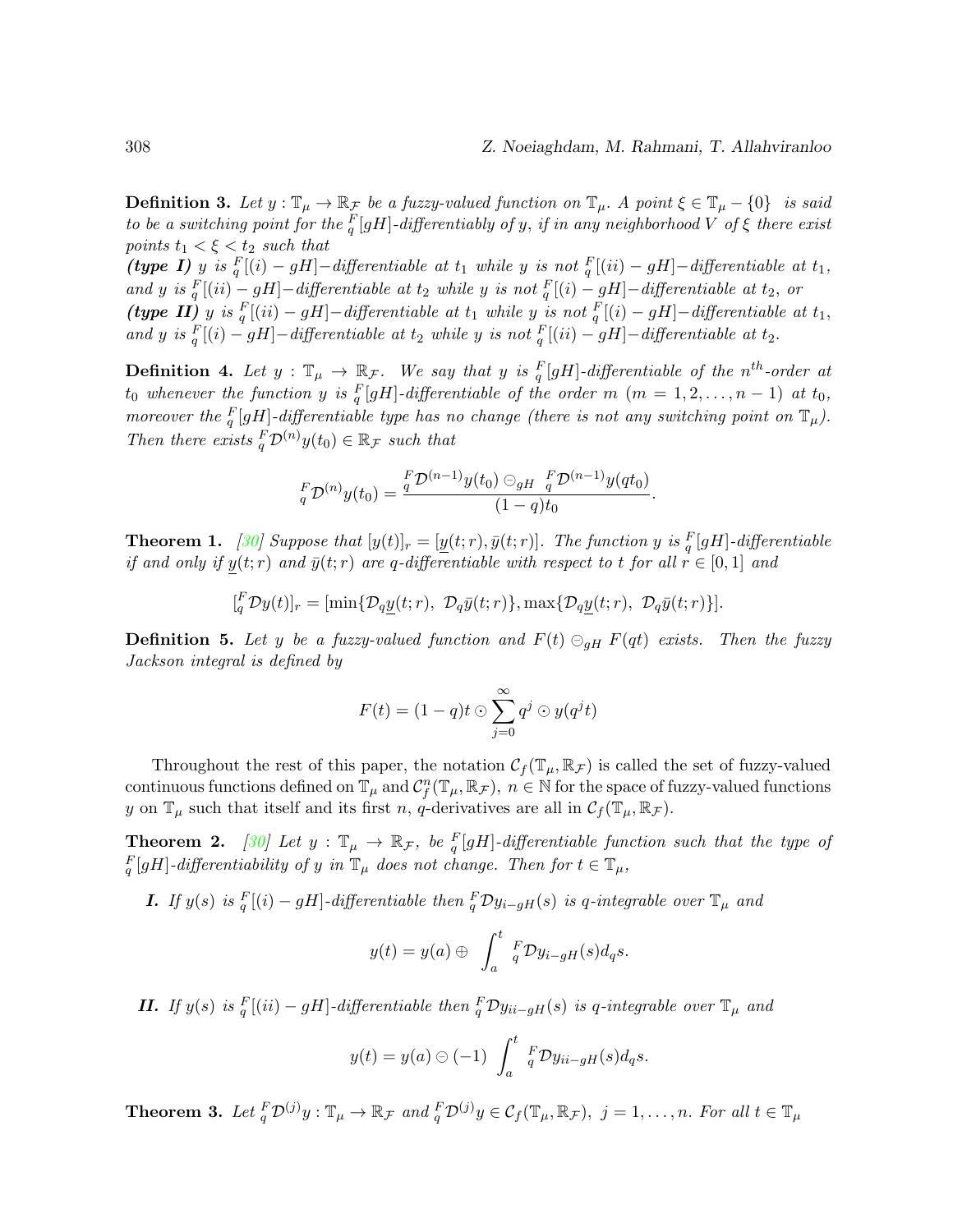**I.** Assume that  ${}_{q}^{F}D^{(j)}y$ ,  $j = 1, ..., n$  are  ${}_{q}^{F}[(i) - gH]$ -differentiable and there is no change in the type of  $\int_q^{\Gamma}[gH]$ -differentiability on  $\mathbb{T}_{\mu}$ . Then

$$
{}_{q}^{F} \mathcal{D}^{(j-1)} y_{i-gH}(t) = {}_{q}^{F} \mathcal{D}^{(j-1)} y_{i-gH}(a) \oplus \int_{a}^{t} {}_{q}^{F} \mathcal{D}^{(j)} y_{i-gH}(s) d_{q}s.
$$

**II.** If  ${}_{q}^{F}D^{(j)}y$ ,  $j = 1, ..., n$  are  ${}_{q}^{F}[(ii) - gH]$ -differentiable and the type of  ${}_{q}^{F}[gH]$ -differentiability does not change on  $\mathbb{T}_{\mu}$ , then

$$
{}_{q}^{F}\mathcal{D}^{(j-1)}y_{ii-gH}(t) = {}_{q}^{F}\mathcal{D}^{(j-1)}y_{ii-gH}(a) \oplus \int_{a}^{t} {}_{q}^{F}\mathcal{D}^{(j)}y_{ii-gH}(s)d_{q}s.
$$

**III.** Assume that  ${}^F_7\mathcal{D}^{(j)}y$  for  $j = 1, ..., n$  exist and in each order of differentiation, the type of  $\frac{F}{q}[gH]$ -differentiability changes on  $\mathbb{T}_{\mu}$  (i.e.  $\frac{F}{q}[gH]$ -differentiability changes from  $\frac{F}{q}[(i)-gH]$ to  $_{q}^{F}[(ii) - gH]$  and vice versa), then

$$
\begin{cases}\n\frac{F}{q}\mathcal{D}^{(j-1)}y_{i-gH}(t) = \frac{F}{q}\mathcal{D}^{(j-1)}y_{i-gH}(a) \ominus (-1) \int_a^t \frac{F}{q}\mathcal{D}^{(j)}y_{ii-gH}(s)d_qs, \quad j \text{ is even number,} \\
\frac{F}{q}\mathcal{D}^{(j-1)}_{ii-gH}y(t) = \frac{F}{q}\mathcal{D}^{(j-1)}y_{ii-gH}(a) \ominus (-1) \int_a^t \frac{F}{q}\mathcal{D}^{(j)}y_{i-gH}(s)d_qs, \quad j \text{ is odd number.}\n\end{cases}
$$

*Proof.* By assuming  ${}^F_T\mathcal{D}^{(j)}y \in \mathcal{C}_f(\mathbb{T}_q, \mathbb{R}_\mathcal{F}), i = 0, \ldots, n$ , we give the proof only for parts **II** and III, the part I is left because the proof for it is similar.

**II.** Our proof starts with the observation that  ${}^F_q\mathcal{D}^{(j)}y$ ,  $j = 1, ..., n$  are  ${}^F_q[(ii) - gH]$ differentiable. Hence, using properties of  $_q^F[gH]$ -derivative and Theorem [2,](#page-5-0) we have

$$
\begin{split}\n\left[\int_{a}^{t} \, \,_{q}^{F} \mathcal{D}^{(j)} y_{ii-gH}(s) d_{q}s\right]_{r} &= \left[\int_{a}^{t} \mathcal{D}_{q}^{(j)} \bar{y}(s;r) d_{q}s, \int_{a}^{t} \mathcal{D}_{q}^{(j)} \underline{y}(s;r) d_{q}s\right] \\
&= \left[\int_{a}^{t} \mathcal{D}_{q}(\mathcal{D}_{q}^{(j-1)} \bar{y})(s;r) d_{q}s, \int_{a}^{t} \mathcal{D}_{q}(\mathcal{D}_{q}^{(j-1)} \underline{y})(s;r) d_{q}s\right] \\
&= \left[\mathcal{D}_{q}^{(j-1)} \bar{y}(t;r) - \mathcal{D}_{q}^{(j-1)} \bar{y}(a;r), \mathcal{D}_{q}^{(j-1)} \underline{y}(t;r) - \mathcal{D}_{q}^{(j-1)} \underline{y}(a;r)\right] \\
&= \left[\mathcal{D}_{q}^{(j-1)} \bar{y}(t;r), \mathcal{D}_{q}^{(j-1)} \underline{y}(t;r)\right] - \left[\mathcal{D}_{q}^{(j-1)} \bar{y}(a;r), \mathcal{D}_{q}^{(j-1)} \underline{y}(a;r)\right] \\
&= \left[\begin{matrix} {}_{q}^{F} \mathcal{D}^{(j-1)} y_{ii-gH}(t) \end{matrix} \right] \oplus {}_{q}^{F} \mathcal{D}^{(j-1)} y_{ii-gH}(a) \right]_{r},\n\end{split}
$$

leads to

$$
{}_{q}^{F}\mathcal{D}^{(j-1)}y_{ii-gH}(t) = {}_{q}^{F}\mathcal{D}^{(j-1)}y_{ii-gH}(a) \oplus \int_{a}^{t} {}_{q}^{F}\mathcal{D}^{(j)}y_{ii-gH}(s)d_{q}s.
$$

In the following, taking into account that the next part can be proved in much the same way, the only difference being in the analysis of assumptions.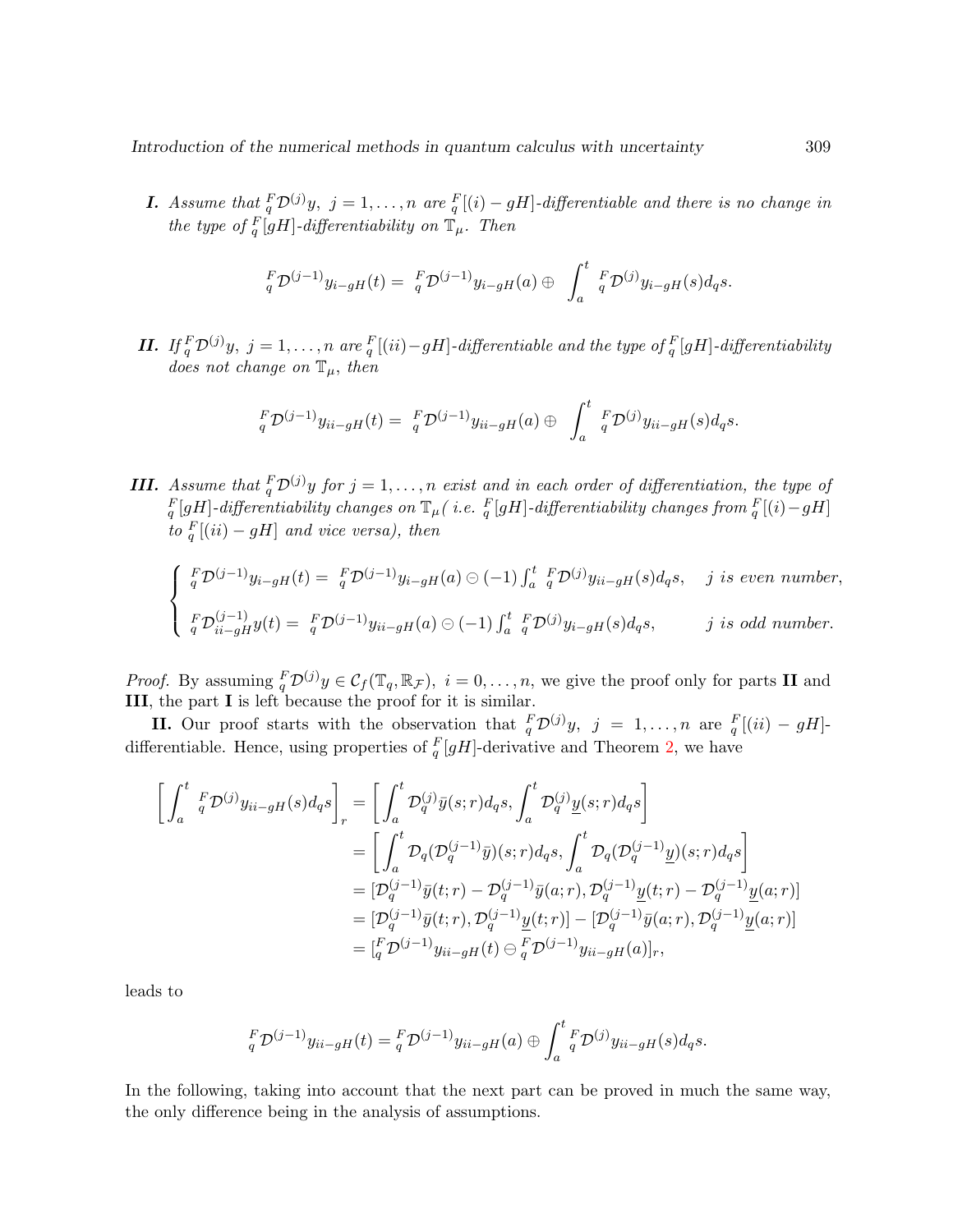III. Under the conditions stated in the part III, by Definition [1](#page-4-1) and Theorem [2](#page-5-0) and assumming that  $j$  is an even number, we get

$$
\begin{aligned}\n&\left[\,{}_{q}^{F}\mathcal{D}^{(j-1)}y_{i-gH}(t)\ominus(-1)\odot\int_{a}^{t}\,{}_{q}^{F}\mathcal{D}^{(j)}y_{ii-gH}(s)d_{q}s\,\right]_{r} \\
&=[\mathcal{D}^{(j-1)}_{q}\underline{y}(t;r),\mathcal{D}^{(j-1)}_{q}\bar{y}(t;r)] + \left[-\int_{a}^{t}\mathcal{D}^{(j)}_{q}\underline{y}(s;r)d_{q}s,-\int_{a}^{t}\mathcal{D}^{(j)}_{q}\bar{y}(s;r)d_{q}s\,\right] \\
&=[\mathcal{D}^{(j-1)}_{q}\underline{y}(t;r),\mathcal{D}^{(j-1)}_{q}\bar{y}(t;r)] \\
&+[\mathcal{D}^{(j-1)}_{q}\underline{y}(a;r)-\mathcal{D}^{(j-1)}_{q}\underline{y}(t;r),\mathcal{D}^{(i-1)}_{q}\bar{y}(a;r)-\mathcal{D}^{(j-1)}_{q}\bar{y}(t;r)] \\
&=[\mathcal{D}^{(j-1)}_{q}\underline{y}(a;r),\ \mathcal{D}^{(j-1)}_{q}\bar{y}(a;r)]=[\,{}_{q}^{F}\mathcal{D}^{(j-1)}y_{i-gH}(a)]_{r},\n\end{aligned}
$$

that leads to

$$
{}_{q}^{F} \mathcal{D}^{(j-1)} y_{i-gH}(t) = {}_{q}^{F} \mathcal{D}^{(j-1)}_{i-gH} y(a) \ominus (-1) \int_{a}^{t} {}_{q}^{F} \mathcal{D}^{(j)} y_{ii-gH}(s) d_{q} s.
$$

The proof for odd numbers by a similar process is obvious and yields

$$
{}_{q}^{F} \mathcal{D}^{(j-1)} y_{ii-gH}(t) = {}_{q}^{F} \mathcal{D}^{(j-1)} y_{ii-gH}(a) \ominus (-1) \int_{a}^{t} {}_{q}^{F} \mathcal{D}^{(j)} y_{i-gH}(s) d_{q}s,
$$

which completes the proof.

**Theorem 4.** (Fuzzy q-Taylor's Theorem) Let  ${}^F_q\mathcal{D}^{(n)}y \in C_f(\mathbb{T}_{\mu}, \mathbb{R}_{\mathcal{F}})$  and  $t \in \mathbb{T}_{\mu}$ . For finding the fuzzy q-Taylor's expansion of y around  $a \in \mathbb{T}_{\mu}$ , we have

**I.** If  ${}_{q}^{F}D^{(j)}y$ ,  $j = 0, 1, ..., n-1$  are  ${}_{q}^{F}[(i) - gH]$ -differentiable, provided that type of  ${}_{q}^{F}[gH]$ differentiability has no change on  $\mathbb{T}_{\mu}$ . Then there exists  $\eta \in \mathbb{T}_{\mu}$  such that

$$
y(t) = y(a) \oplus \sum_{j=1}^{n-1} \left[ \frac{(t-a)_q^j}{\Gamma_q(j+1)} \odot_q^F \mathcal{D}^{(j)} y_{i-gH}(a) \right] \oplus \frac{(t-a)_q^n}{\Gamma_q(n+1)} \odot_q^F \mathcal{D}^{(n)} y_{i-gH}(\eta).
$$

**II.** If  $_q^F\mathcal{D}^{(j)}y$ ,  $j = 0, 1, ..., n-1$  are  $_q^F[(ii) - gH]$ -differentiable, provided that type of  $_q^F[gH]$ differentiability has no change on  $\mathbb{T}_{\mu}$ . Then there exists  $\eta \in \mathbb{T}_{\mu}$  such that

$$
y(t) = y(a) \ominus (-1) \sum_{j=1}^{n-1} \left[ \frac{(t-a)_q^j}{\Gamma_q(j+1)} \odot_q^F \mathcal{D}^{(j)} y_{ii-gH}(a) \right] \ominus (-1) \frac{(t-a)_q^n}{\Gamma_q(n+1)} \odot_q^F \mathcal{D}^{(n)} y_{ii-gH}(\eta).
$$

**III.** Suppose that  ${}^F_q\mathcal{D}^{(j)}y, j = 1, \ldots, n$  exist and in each order the type of  ${}^F_q[gH]$ -differentiability changes on  $\mathbb{T}_{\mu}$ , then there exists  $\eta \in \mathbb{T}_{\mu}$  such that

$$
y(t) = y(a) \ominus (-1) \sum_{\substack{j=1 \ j \text{ is odd}}}^{n-1} \left[ \frac{(t-a)_q^j}{\Gamma_q(j+1)} \ominus_q^F \mathcal{D}^{(j)} y_{ii-gH}(a) \right] \oplus \sum_{\substack{j=1 \ j \text{ is even}}}^{n-1} \left[ \frac{(t-a)_q^j}{\Gamma_q(j+1)} \right]
$$
  

$$
\bigcirc_q^F \mathcal{D}^{(j)} y_{i-gH}(a) \bigg] \ominus (-1) \frac{(t-a)_q^n}{\Gamma_q(n+1)} \ominus_q^F \mathcal{D}^{(n)} y_{ii-gH}(\eta).
$$

 $\Box$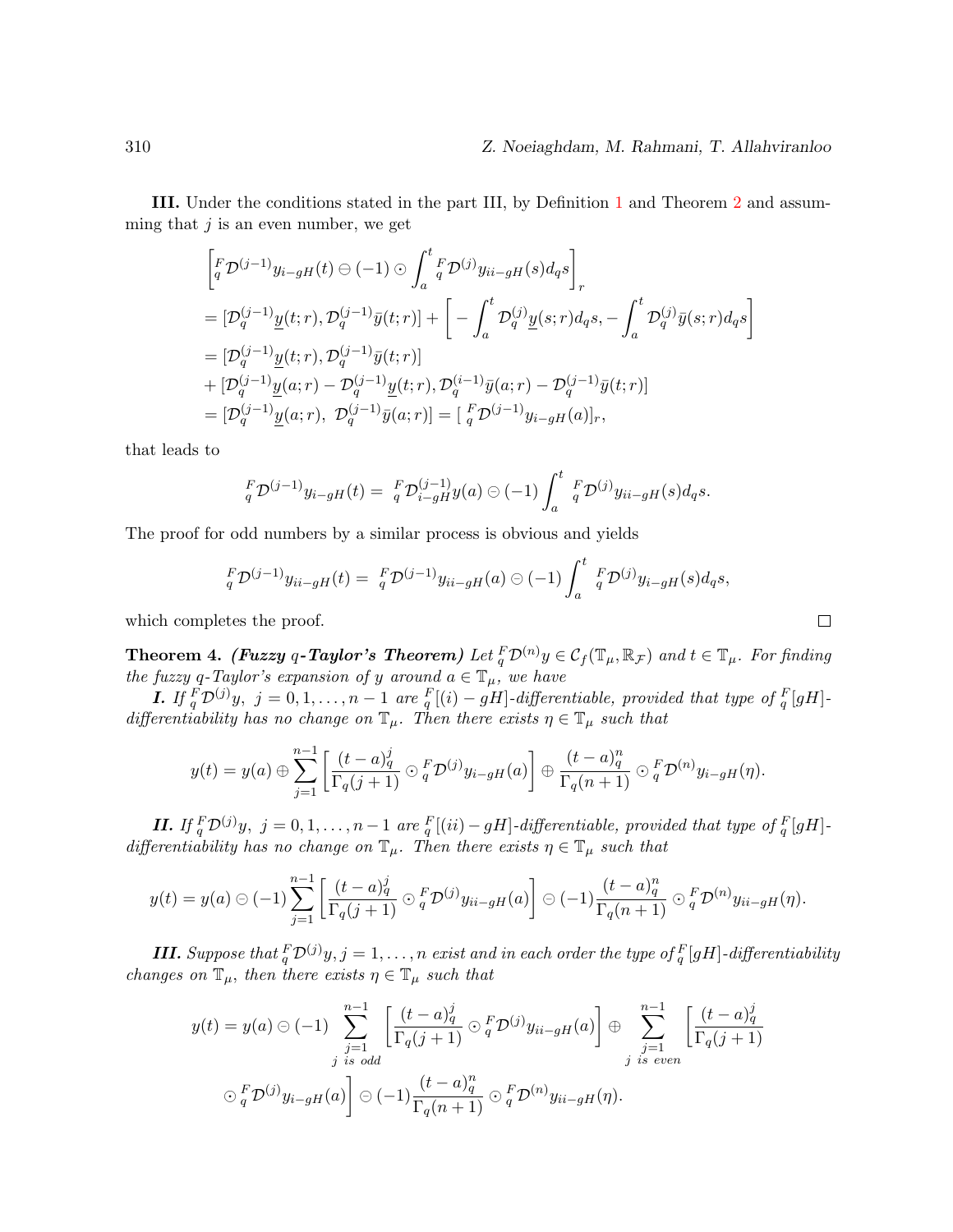**IV.** If y has a switching point at  $\xi \in \mathbb{T}_{\mu}$  of type II (i.e.  $\frac{F}{q}[gH]$ -differentiability changes from  $_{q}^{F}[(ii) - gH]$  to  $_{q}^{F}[(i) - gH]$ ) and suppose that the type of differentiability for  $_{q}^{F}D^{(j)}y$ , j =  $1, \ldots, n-1$  are  $_{q}^{F}[(i) - gH]$ -differentiable. Then there exists  $\eta \in \mathbb{T}_{\mu}$  such that

$$
y(t) = \begin{cases} y(a) \ominus (-1)(t-a) \ominus_q^F \mathcal{D} y_{ii-gH}(a) \\ \oplus \sum_{j=2}^{n-1} \left[ \frac{(t-a)_q^j}{\Gamma_q(j+1)} \odot_q^F \mathcal{D}^{(j)} y_{i-gH}(a) \right] \\ \oplus \frac{(t-a)_q^n}{\Gamma_q(n+1)} \odot_q^F \mathcal{D}^{(n)} y_{i-gH}(\eta), & 0 < t \le \xi, \\ y(a) \oplus \sum_{j=1}^{n-1} \left[ \frac{(t-a)_q^j}{\Gamma_q(j+1)} \odot_q^F \mathcal{D}^{(j)} y_{i-gH}(a) \right] \\ \oplus \frac{(t-a)_q^n}{\Gamma_q(n+1)} \odot_q^F \mathcal{D}^{(n)} y_{i-gH}(\eta), & \xi \le t. \end{cases}
$$

**V.** If y has a switching point at  $\xi \in \mathbb{T}_{\mu}$  of type I (i.e.  $\frac{F}{q}[gH]$ -differentiability changes from  $_{q}^{F}[(i) - gH]$  to  $_{q}^{F}[(ii) - gH]$ ) and suppose that the type of differentiability for  $_{q}^{F}D^{(j)}y$ , j =  $1, \ldots, n-1$  are  $\frac{F}{q}[(ii) - gH]$ -differentiable. Then there exists  $\eta \in \mathbb{T}_{\mu}$  such that

$$
y(t) = \begin{cases} y(a) \oplus (t-a) \odot_{q}^{F} \mathcal{D}y_{i-gH}(a) \\ \ominus (-1) \sum_{j=2}^{n-1} \left[ \frac{(t-a)_{q}^{j}}{\Gamma_{q}(j+1)} \odot_{q}^{F} \mathcal{D}^{(j)} y_{ii-gH}(a) \right] \\ \ominus (-1) \frac{(t-a)_{q}^{n}}{\Gamma_{q}(n+1)} \odot_{q}^{F} \mathcal{D}^{(n)} y_{ii-gH}(\eta), & 0 < t \leq \xi, \\ y(a) \odot (-1) \sum_{j=1}^{n-1} \left[ \frac{(t-a)_{q}^{j}}{\Gamma_{q}(j+1)} \odot_{q}^{F} \mathcal{D}^{(k)} y_{ii-gH}(a) \right] \\ \ominus (-1) \frac{(t-a)_{q}^{n}}{\Gamma_{q}(n+1)} \odot_{q}^{F} \mathcal{D}^{(n)} y_{ii-gH}(\eta), & \xi \leq t. \end{cases}
$$

*Proof.* Since  ${}_{q}^{F} \mathcal{D}^{(n)} y \in \mathcal{C}_f(\mathbb{T}_{\mu}, \mathbb{R}_{\mathcal{F}})$ , by Theorem [3,](#page-5-1) we obtain:

**I.** Suppose  ${}^F_q\mathcal{D}^{(j)}y$ , for  $j = 0, 1, ..., n$  are fuzzy q-differentiable as in Definition [2](#page-4-2)(i) then

$$
F_{q}^{F}I_{a}^{(n)}{}_{q}^{F}D^{(n)}y_{i-gH}(t)
$$
\n
$$
= {}_{q}^{F}I_{a}^{(n-1)}{}_{q}^{F}D^{(n-1)}y_{i-gH}(t) \ominus {}_{q}^{F}I_{a}^{(n-1)}{}_{q}^{F}D^{(n-1)}y_{i-gH}(a)
$$
\n
$$
= {}_{q}^{F}I_{a}^{(n-2)}{}_{q}^{F}D^{(n-2)}y_{i-gH}(t) \ominus {}_{q}^{F}I_{a}^{(n-2)}{}_{q}^{F}D^{(n-2)}y_{i-gH}(a) \ominus {}_{q}^{F}I_{a}^{(n-1)}{}_{q}^{F}D^{(n-1)}y_{i-gH}(a)
$$
\n
$$
\vdots
$$
\n
$$
= {}_{q}^{F}I_{a} {}_{q}^{F}Dy_{i-gH}(t) \ominus {}_{q}^{F}I_{a}^{(2)}{}_{q}^{F}D^{(2)}y_{i-gH}(a) \ominus \cdots \ominus {}_{q}^{F}I_{a}^{(n-1)}{}_{q}^{F}D^{(n-1)}y_{i-gH}(a)
$$
\n
$$
= y(t) \ominus y(a) \ominus {}_{q}^{F}I_{a} {}_{q}^{F}Dy_{i-gH}(a) \ominus {}_{q}^{F}I_{a}^{(2)}{}_{q}^{F}D^{(2)}y_{i-gH}(a) \ominus \cdots \ominus {}_{q}^{F}I_{a}^{(n-1)}{}_{q}^{F}D^{(n-1)}y_{i-gH}(a).
$$

Since

$$
\, _q^F I_a^{(j)} = \int_a^t \int_a^t \cdots \int_a^t \underbrace{d_q s d_q s \cdots d_q s}_{j-times} = \frac{(t-a)_q^j}{\Gamma_q(j+1)},
$$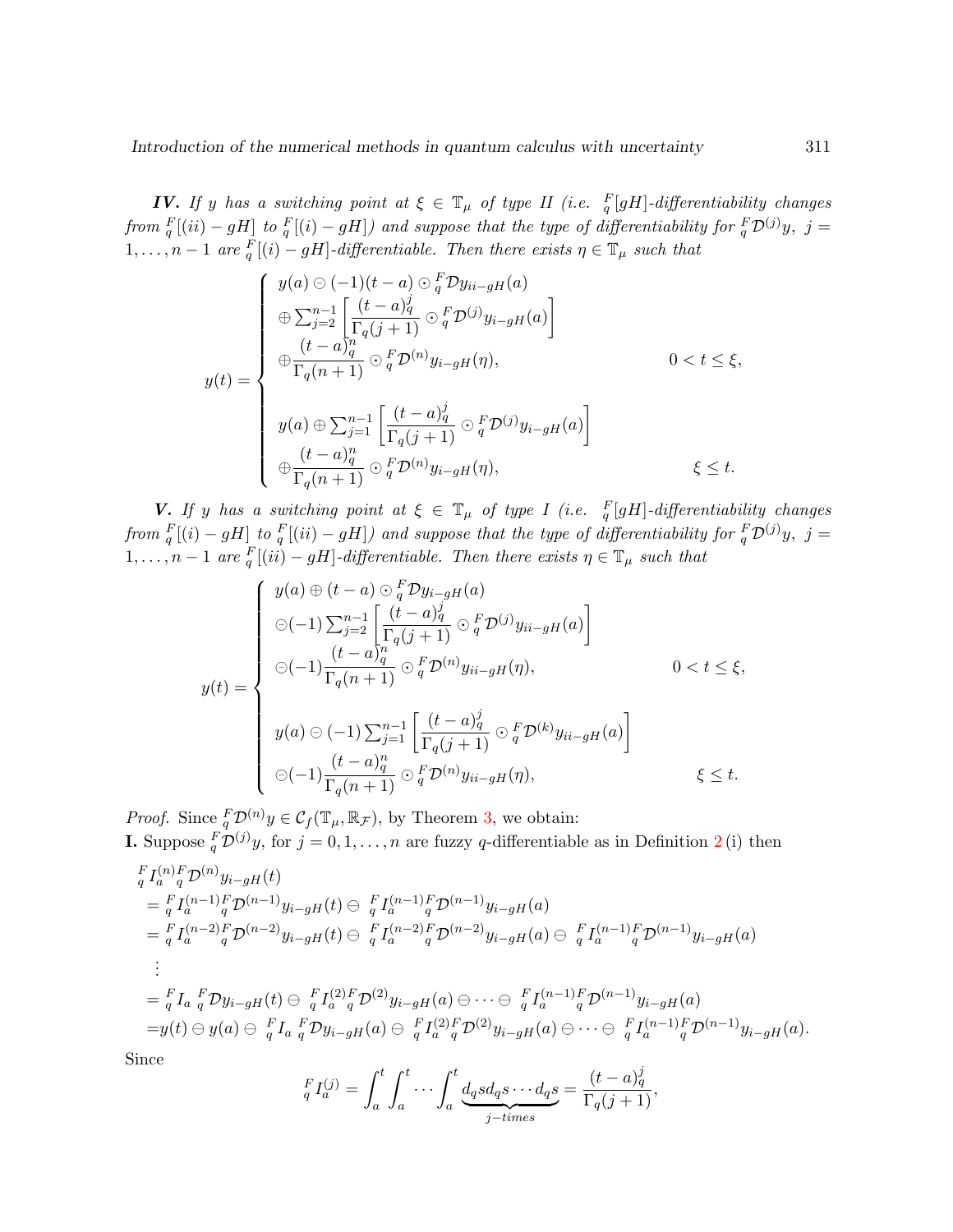so, we have

$$
\begin{aligned}\nF_{q}I_{a}^{(n)}{}_{q}^{F}\mathcal{D}^{(n)}y_{i-gH}(t)&=y(t)\ominus y(a)\ominus\,\frac{(t-a)_{q}}{\Gamma_{q}(2)}\,q\,F\mathcal{D}y_{i-gH}(a)\ominus\,\frac{(t-a)_{q}^{2}}{\Gamma_{q}(3)}\,q\,F\mathcal{D}^{(2)}y_{i-gH}(a)\\
&\ominus\,\cdots\ominus\,\frac{(t-a)_{q}^{j}}{\Gamma_{q}(j+1)}\,q\,F\mathcal{D}^{(j-1)}y_{i-gH}(a).\n\end{aligned}
$$

Also, q-mean-value theorem for  $\eta \in (a, t)$ , gives

$$
y(t) = y(a) \oplus \sum_{j=1}^{n-1} \left[ \frac{(t-a)_q^j}{\Gamma_q(j+1)} \odot_q F \mathcal{D}^{(j)} y_{i-gH}(a) \right] \oplus \frac{(t-a)_q^n}{\Gamma_q(n+1)} \odot_q F \mathcal{D}^{(n)} y_{i-gH}(\eta).
$$

**II.** Suppose that  ${}^F_q\mathcal{D}^{(j)}y$ , for  $j = 0, 1, ..., n$  are fuzzy q-differentiable as in Definition [2\(](#page-4-2)ii), then

$$
\begin{split}\n&= \,^F_I \int_a^{(n)} F \mathcal{D}^{(n)} y_{ii-gH}(t) \\
&= \,^F_I \int_a^{(n-1)} F \mathcal{D}^{(n-1)} y_{ii-gH}(t) \ominus \,^F_I \int_a^{(n-1)} F \mathcal{D}^{(n-1)} y_{ii-gH}(a) \\
&= \,^F_I \int_a^{(n-2)} F \mathcal{D}^{(n-2)} y_{ii-gH}(t) \ominus \,^F_I \int_a^{(j-2)} F \mathcal{D}^{(n-2)} y_{ii-gH}(a) \ominus \,^F_I \int_a^{(n-1)} F \mathcal{D}^{(n-1)} y_{ii-gH}(a) \\
&\vdots \\
&= \,^F_I \int_a^F D y_{ii-gH}(t) \ominus \,^F_I \int_a^{(2)} F \mathcal{D}^{(2)} y_{ii-gH}(a) \ominus \cdots \ominus \,^F_I \int_a^{(n-1)} F \mathcal{D}^{(n-1)} y_{i-gH}(a) \\
&= (-1) y(t) \ominus (-1) y(a) \ominus \,^F_I \int_a^F D y_{ii-gH}(a) \ominus \,^F_I \int_a^{(2)} F \mathcal{D}^{(2)} y_{ii-gH}(a) \\
&\ominus \cdots \ominus \,^F_I \int_a^{(n-1)} F \mathcal{D}^{(n-1)} y_{ii-gH}(a).\n\end{split}
$$

Similar to proof of I, we get

$$
y(t) = y(a) \ominus (-1) \sum_{j=1}^{n-1} \left[ \frac{(t-a)_q^j}{\Gamma_q(j+1)} \odot_q F \mathcal{D}^{(j)} y_{ii-gH}(a) \right] \ominus (-1) \frac{(t-a)_q^n}{\Gamma_q(n+1)} \odot_q F \mathcal{D}^{(n)} y_{ii-gH}(\eta).
$$

**III.** Assuming that  $\frac{F}{q}[gH]$ -differentiability of  $\frac{F}{q}\mathcal{D}^{(j)}y$  for  $j=1,\ldots,n$  changes on  $\mathbb{T}_{\mu}$  and  $\frac{F}{q}\mathcal{D}^{(n-1)}y$ is fuzzy  $q$ -differentiable as in Definition  $2(i)$  $2(i)$  then we have

$$
\begin{split}\n&= \frac{F}{q} I_a^{(n)}{}^F \mathcal{D}^{(n)} y_{ii-gH}(t) \\
&= -\frac{F}{q} I_a^{(n-1)}{}^F \mathcal{D}^{(n-1)} y_{i-gH}(t) \ominus (-1)^F I_a^{(n-1)}{}^F \mathcal{D}^{(n-1)} y_{i-gH}(a) \\
&= -\frac{F}{q} I_a^{(n-1)}{}^F \mathcal{D}^{(n-1)} y_{i-gH}(t) \ominus (-1)[-\frac{F}{q} I_a^{(n-2)}{}^F \mathcal{D}^{(n-2)} y_{ii-gH}(a) \\
&\ominus (-1)^F I_a^{(n-2)}{}^F \mathcal{D}^{(n-2)} y_{ii-gH}(a)] \\
&\vdots \\
&= -\frac{F}{q} I_a^{(n-1)}{}^F \mathcal{D} y_{i-gH}^{(n-1)}(t) \ominus \frac{F}{q} I_a^{(n-2)}{}^F \mathcal{D}^{(n-2)} y_{ii-gH}(a) \oplus \cdots \oplus y(x) \ominus y(a) \\
&= \frac{-(t-a)_q^{n-1}}{\Gamma_q(n)}{}^F \mathcal{D} y_{i-gH}^{(n-1)}(t) \ominus \frac{-(t-a)_q^{n-2}}{\Gamma_q(n-1)}{}^F \mathcal{D}^{(n-2)} y_{ii-gH}(a) \oplus \cdots \oplus y(x) \ominus y(a).\n\end{split}
$$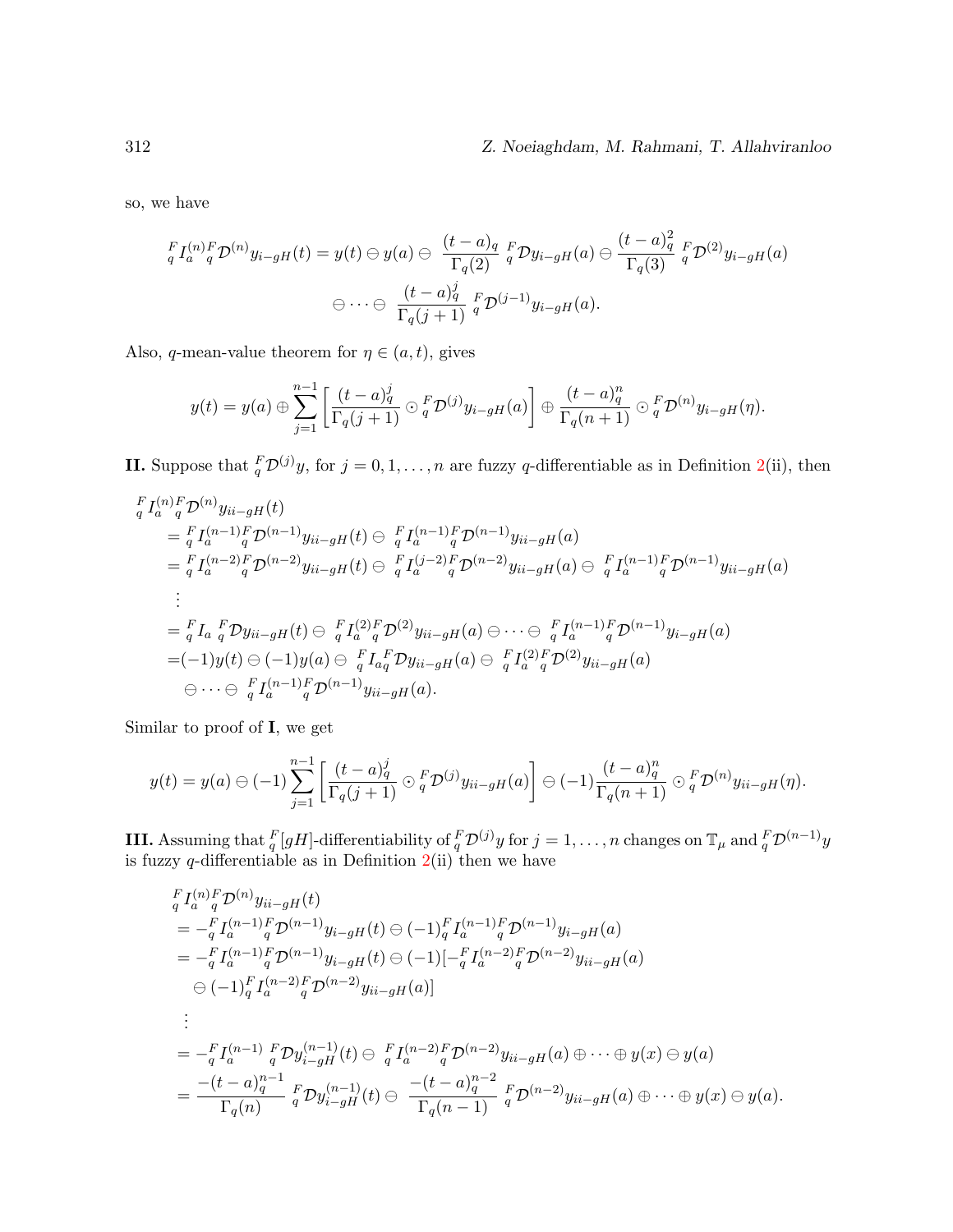Therefore

$$
y(t) = y(a) \odot (-1) \sum_{\substack{j=1 \ j \text{ is odd}}}^{n-1} \left[ \frac{(t-a)_q^j}{\Gamma_q(j+1)} \odot_q^F \mathcal{D}^{(j)} y_{ii-gH}(a) \right]
$$
  

$$
\oplus \sum_{\substack{j=1 \ j \text{ is even}}}^{n-1} \left[ \frac{(t-a)_q^j}{\Gamma_q(j+1)} \odot_q^F \mathcal{D}^{(j)} y_{i-gH}(a) \right] \odot (-1) \frac{(t-a)_q^n}{\Gamma_q(n+1)} \odot_q^F \mathcal{D}^{(n)} y_{ii-gH}(\eta).
$$

**IV.** Suppose  ${}^F_q\mathcal{D}^{(j)}y$ , for  $j = 0, 1, ..., n$  are q-differentiable as in Definition [2\(](#page-4-2)i).

$$
\begin{split} \, _{q}^{F}I_{a}^{(n)}{}_{q}^{F}\mathcal{D}^{(n)}y_{i-gH}(t) &= \, _{q}^{F}I_{a}^{(n-1)}{}_{q}^{F}\mathcal{D}^{(n-1)}y_{i-gH}(t) \ominus \, _{q}^{F}I_{a}^{(n-1)}{}_{q}^{F}\mathcal{D}^{(n-1)}y_{i-gH}(a) \\ &= \, _{q}^{F}I_{a}^{(2)}{}_{q}^{F}\mathcal{D}^{(2)}y_{i-gH}(t) \ominus \, _{q}^{F}I_{a}^{(2)}{}_{q}^{F}\mathcal{D}^{(2)}y_{i-gH}(a) \\ &\ominus \cdots \ominus \, _{q}^{F}I_{a}^{(n-1)}{}_{q}^{F}\mathcal{D}^{(n-1)}y_{i-gH}(a). \end{split} \tag{1}
$$

Since  ${}^F_q\mathcal{D}y$  is q-differentiable on  $[a,\xi]$  as in Definition 2.4 (i) and on  $[\xi,b]$  as in Definition 2.4 (ii), thus gives

$$
{}_{q}^{F}I_{a}^{(2)}{}_{q}^{F}\mathcal{D}^{(2)}y_{i-gH}(t) = \begin{cases} {}_{q}^{F}I_{a} {}_{q}^{F} \mathcal{D}y_{i-gH}(t) \ominus {}_{q}^{F}I_{a} {}_{q}^{F} \mathcal{D}y_{i-gH}(a), & 0 < t \leq \xi, \\ {}_{q}^{F}I_{a} {}_{q}^{F} \mathcal{D}y_{i-gH}(a) \ominus (-1)_{q}^{F}I_{a} {}_{q}^{F} \mathcal{D}y_{i-gH}(t), & \xi \leq t. \end{cases}
$$
(2)

Now, if we substitute Eq.  $(2)$  into Eq.  $(1)$ , the proof of **IV** can be obtained, and the proof of **V** is similar to  $IV$ , which proves the theorem.  $\Box$ 

## 4 Numerical methods

In this section, first is introduced crisp numerical methods by using the  $q$ -Taylor's expansion. Finally, fuzzy local  $q$ -Taylor's expansion and fuzzy  $q$ -Euler's method for solving the FIV $q$ -Ps based on the generalized Hukuhara q-derivative are presented.

**Local q-Taylor's expansion:** Consider the following initial value q-problem (for short IVq-P)

<span id="page-10-2"></span><span id="page-10-1"></span><span id="page-10-0"></span>
$$
\begin{cases}\n\mathcal{D}_q y(t) = f(t, y(t)), \\
y(0) = y_0 \in \mathbb{R},\n\end{cases}
$$
\n(3)

where  $f : [0, b] \to \mathbb{R}$  is continuous and  $y(t)$  is an unknown function of variable t. Furthermore,  $\mathcal{D}_q y(t)$  is the first order q-derivative of  $y(t)$ .

Now, by dividing the interval  $[0, b]$  with the step length of  $\mathfrak{h}_k$ , we have the partition  $I_N =$  $\{t_0 = 0 \lt t_1 = q^{N-1}b \lt t_2 = q^{N-2}b \lt \ldots \lt t_{N-2} = q^2b \lt t_{N-1} = qb \lt t_N = b\}$  where  $t_k = q^{N-k}b = qt_{k+1}$  are called the mesh points, and  $\mathfrak{h}_k = t_k - t_{k-1} = t_k(1-q) = q^{N-k}b(1-q)$ for  $k = 1, 2, ..., N$  are called the step sizes. Consider the q-Taylor's expansion introduced in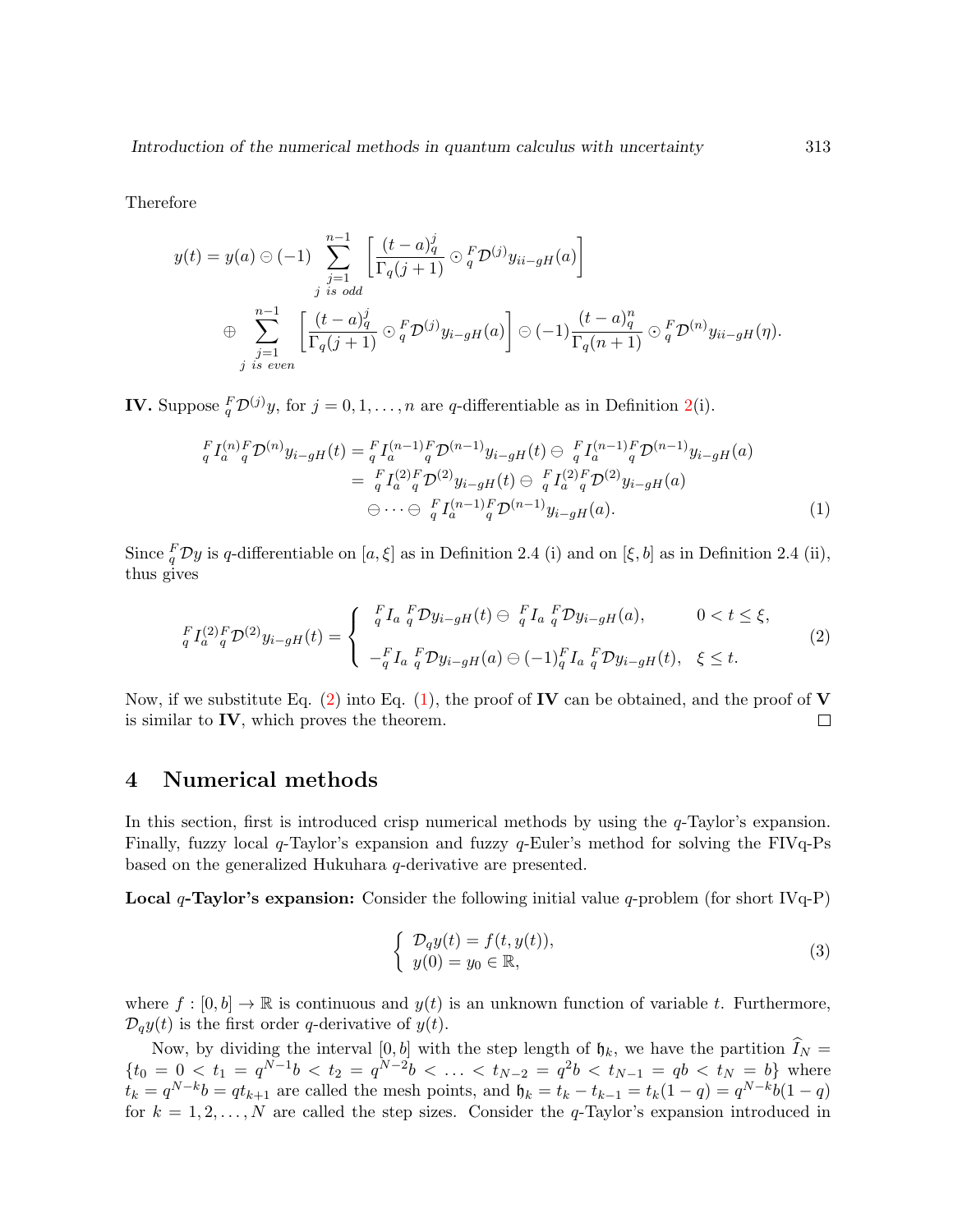#### 314 Z. Noeiaghdam, M. Rahmani, T. Allahviranloo

Section [2,](#page-2-0) for  $t_1 = t_0 + \mathfrak{h}_1$ . Then if y and it's high order are q-differentiable, we have

$$
y(t_1) = y(t_0 + \mathfrak{h}_1) = y(t_0) + (t_1 - t_0) \mathcal{D}_q y(t_0) + \frac{(t_1 - t_0)_q^2}{\Gamma_q(3)} \mathcal{D}_q^{(2)} y(t_0) + \dots
$$
  
=  $y_0 + q^{N-1} b \mathcal{D}_q y_0 + \frac{(q^{N-1} b)_q^2}{\Gamma_q(3)} \mathcal{D}_q^{(2)} y_0 + \dots + \frac{(q^{N-1} b)_q^p}{\Gamma_q(p+1)} \mathcal{D}_q^{(p)} y_0 \dots$ 

To find an approximation of  $y_1$ , we cut above expression to the q-derivative of  $p^{th}$ -order and assume that  $\mathcal{D}_q^{(j)}y(t_0) = \mathcal{D}_q^{(j)}y_0$ ,  $j = 0, 1, \ldots, p$ . Therefore

$$
y(t_1) \simeq y_1 = y_0 + q^{N-1}bD_q y_0 + \frac{[q^{N-1}b]^2}{\Gamma_q(3)}D_q^{(2)}y_0 + \cdots + \frac{[q^{N-1}b]^p}{\Gamma_q(p+1)}D_q^{(p)}y_0,
$$

that its accuracy depends on the smallness of the  $h_0$  and the bigness of the p. Using  $y_1$  and  $t_2 = t_1 + \mathfrak{h}_2$ , we get

$$
y(t_2) = y(t_1 + \mathfrak{h}_2) = y(t_1) + (t_2 - t_1)D_q y(t_1) + \frac{(t_2 - t_1)_q^2}{\Gamma_q(3)} \mathcal{D}_q^{(2)} y(t_1) + \cdots
$$
  
=  $y_1 + (q^{N-2}b - q^{N-1}b)\mathcal{D}_q y_1 + \cdots + \frac{(q^{N-2}b - q^{N-1}b)_q^p}{\Gamma_q(p+1)} \mathcal{D}_q^{(p)} y_1 + \cdots$ 

In this step, by cutting the expression obtained above to  $p^{th}$ -order, clearly we get

$$
y(t_2) \simeq y_2 = y_1 + q^{N-2}b(1-q) \mathcal{D}_q y_1 + [q^{N-2}b(1-q)]^2 \mathcal{D}_q^{(2)} y_1 + \cdots + [q^{N-2}b(1-q)]^p \mathcal{D}_q^{(p)} y_1.
$$

As the process continues, we derive

$$
y_{k+1} = y_k + q^{N-(k+1)}b(1-q) \mathcal{D}_q y_k + [q^{N-(k+1)}b(1-q)]^2 \mathcal{D}_q^{(2)} y_k
$$
  
+ ... +  $[q^{N-(k+1)}b(1-q)]^p \mathcal{D}_q^{(p)} y_k$ ,

and finally for  $\mathfrak{h}_{k+1} = t_{k+1} - t_k = q^{N-(k+1)}b(1-q)$  and  $k = 1, 2, ..., N-1$ , we obtain

$$
y_{k+1} = y_k + \mathfrak{h}_{k+1} \mathcal{D}_q y_k + \mathfrak{h}_{k+1}^2 \mathcal{D}_q^{(2)} y_k + \cdots + \mathfrak{h}_{k+1}^p \mathcal{D}_q^{(p)} y_k.
$$

So, local  $q$ -Taylor's expansion is the following form:

$$
y_1 = y_0 + \sum_{j=1}^p \frac{[q^{N-1}b]^j}{\Gamma_q(j+1)} \mathcal{D}_q^{(j)} y_0 = y_0 + \sum_{j=1}^p \frac{b_1^j}{\Gamma_q(j+1)} \mathcal{D}_q^{(j)} y_0,
$$
  

$$
y_{k+1} = y_k + \sum_{j=1}^p [q^{N-(k+1)}b(1-q)]^j \mathcal{D}_q^{(j)} y_k = y_k + \sum_{j=1}^p b_{k+1}^j \mathcal{D}_q^{(j)} y_k, \quad k = 1, 2, ..., N-1.
$$

 $q$ -Euler's method: Consider the  $q$ -Taylor's series expansion of the unique solution of the IVq-P  $(3)$  evaluated at the point  $t_0$  which is q-differentiable and continuous, as follows

$$
y(t_1) = y(t_0) + q^{N-1}b \, \frac{F}{q} \mathcal{D}y(t_0) + \frac{[q^{N-1}b]^2}{\Gamma_q(3)} \, \mathcal{D}_q^{(2)}y(\eta_0),
$$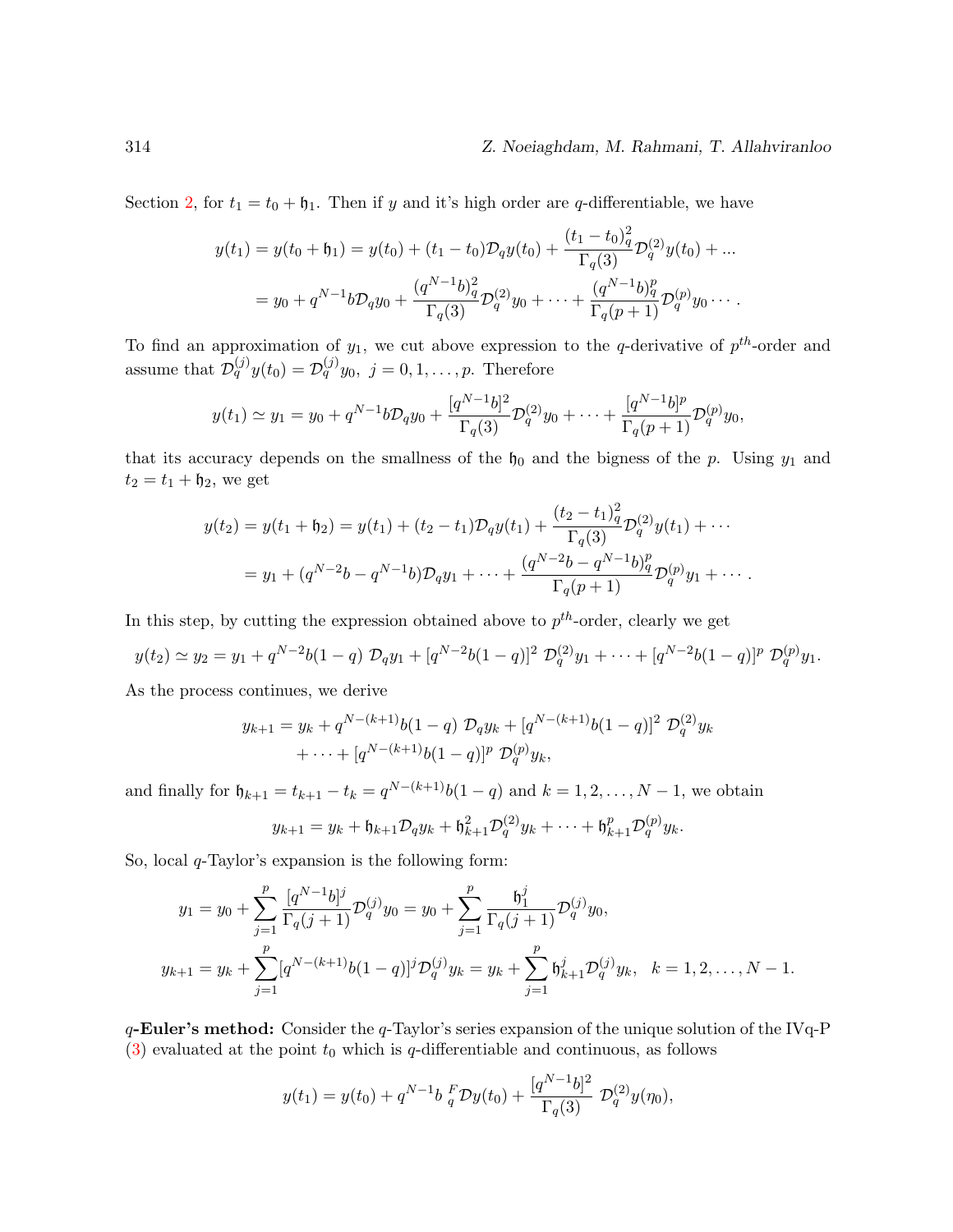and at the point  $t_k$ 

$$
y(t_{k+1}) = y(t_k) + \frac{(t_{k+1} - t_k)_q}{\Gamma_q(2)} \mathcal{D}_q y_0(t_k) + \frac{(t_{k+1} - t_k)_q^2}{\Gamma_q(3)} \mathcal{D}_q^2 y(\eta_k),
$$

for each  $k = 1, \ldots, N - 1$  and some points  $\eta_k \in (t_{k+1}, t_k)$ . Let us assume  $\mathfrak{h}_{k+1} = t_{k+1} - t_k =$  $q^{N-(k+1)}b(1-q)$ . By using problem [\(3\)](#page-10-2), we have

$$
\begin{cases}\ny(t_1) = y(t_0) + \mathfrak{h}_1 f(t_0, y(t_0)) + \frac{\mathfrak{h}_1^2}{q+1} \mathcal{D}_q^{(2)} y(\eta_0), \\
y(t_{k+1}) = y(t_k) + \mathfrak{h}_{k+1} f(t_k, y(t_k)) + \mathfrak{h}_{k+1}^2 \mathcal{D}_q^{(2)} y(\eta_k)), \quad k \neq 0.\n\end{cases}
$$

On the other hand, for each  $k = 1, ..., N - 1$  we conclude

$$
\mathbf{d}(y(t_{k+1}), y(t_k) + \mathfrak{h}_{k+1}f(t_k, y(t_k)) + \mathfrak{h}_{k+1}^2 \mathcal{D}_q^{(2)} y(\eta_k))
$$
  
 
$$
\leq \mathbf{d}(y(t_{k+1}), y(t_k) + \mathfrak{h}_{k+1}f(t_k, y(t_k))) + \mathbf{d}(0, \mathfrak{h}_{k+1}^2 \mathcal{D}_q^{(2)} y(\eta_k)) \to 0.
$$

It is obvious that when  $\mathfrak{h}_{k+1} \to 0$  then  $\mathbf{d}(y(t_{k+1}), y(t_k)+\mathfrak{h}_{k+1}f(t_k, y(t_k))) \to 0$  and  $\mathbf{d}(0, \mathfrak{h}_{k+1}^2 \mathcal{D}_q^{(2)} y(\eta_k))$  $\rightarrow$  0. So, when  $\mathfrak{h}_1 \rightarrow 0$ , we have

$$
\mathbf{d}(y(t_1), y(t_0) + \mathfrak{h}_1 f(t_0, y(t_0)) + \frac{\mathfrak{h}_1^2}{q+1} \mathcal{D}_q^{(2)} y(\eta_0)) \to 0.
$$

Then, for sufficiently small  $\mathfrak{h}_{k+1}$   $(k = 0, 1, 2, \ldots, N-1)$ , we have  $y(t_{k+1}) \approx y(t_k) + \mathfrak{h}_{k+1} f(t_k, y(t_k))$ . If  $y_{k+1}$  is the approximate value of  $y(t_{k+1})$ , then q-Euler's method is given by the recurrence relation

$$
\begin{cases}\ny_0 = y_0, \\
y_{k+1} = y_k + \mathfrak{h}_{k+1} f(t_k, y_k), \quad k = 0, \dots, N-1.\n\end{cases} \tag{4}
$$

#### 4.1 Fuzzy local  $q$ -Taylor's expansion

Consider the following FIVq-P

<span id="page-12-1"></span><span id="page-12-0"></span>
$$
\begin{cases}\nF \mathcal{D}y(t) = f(t, y(t)), \\
y(0) = y_0 \in \mathbb{R}_{\mathcal{F}},\n\end{cases}
$$
\n(5)

where  $f : [0, b] \times \mathbb{R}_{\mathcal{F}} \to \mathbb{R}_{\mathcal{F}}$  is continuous and  $y(t)$  is an unknown fuzzy function of crisp variable t. Furthermore,  ${}^F_q \mathcal{D}y(t)$  is the first order  ${}^F_q[gH]$ -derivative of  $y(t)$ , with the finite set of switching points. Now, if we consider the mesh points  $t_k = q^{N-k}b = qt_{k+1}$  and step sizes  $\mathfrak{h}_k = q^{N-k}b(1-q)$ for  $k = 1, 2, ..., N$ , then

**Case I.** If y and it's high order q-derivatives are  $_{q}^{F}[(i) - gH]$ -differentiable and type of  $_{q}^{F}[gH]$ differentiability has no change on  $\mathbb{T}_{\mu}$ , for  $t_1 = t_0 + \mathfrak{h}_1$ , then we have

$$
y(t_1) = y(t_0 + \mathfrak{h}_1) = y(t_0) \oplus (t_1 - t_0) \odot \frac{F}{q} \mathcal{D} y_{i-gH}(t_0) \oplus \frac{(t_1 - t_0)_q^2}{\Gamma_q(3)} \odot \frac{F}{q} \mathcal{D}^{(2)} y_{i-gH}(t_0) \oplus \cdots \quad (6)
$$
  

$$
= y_0 \oplus q^{N-1} b \odot \frac{F}{q} \mathcal{D} y_{0,i-gH} \oplus \frac{(q^{N-1}b)_q^2}{\Gamma_q(3)} \odot \frac{F}{q} \mathcal{D}^{(2)} y_{0,i-gH}
$$
  

$$
\oplus \cdots \oplus \frac{(q^{N-1}b)_q^p}{\Gamma_q(p+1)} \odot \frac{F}{q} \mathcal{D}^{(p)} y_{0,i-gH} \cdots \qquad (7)
$$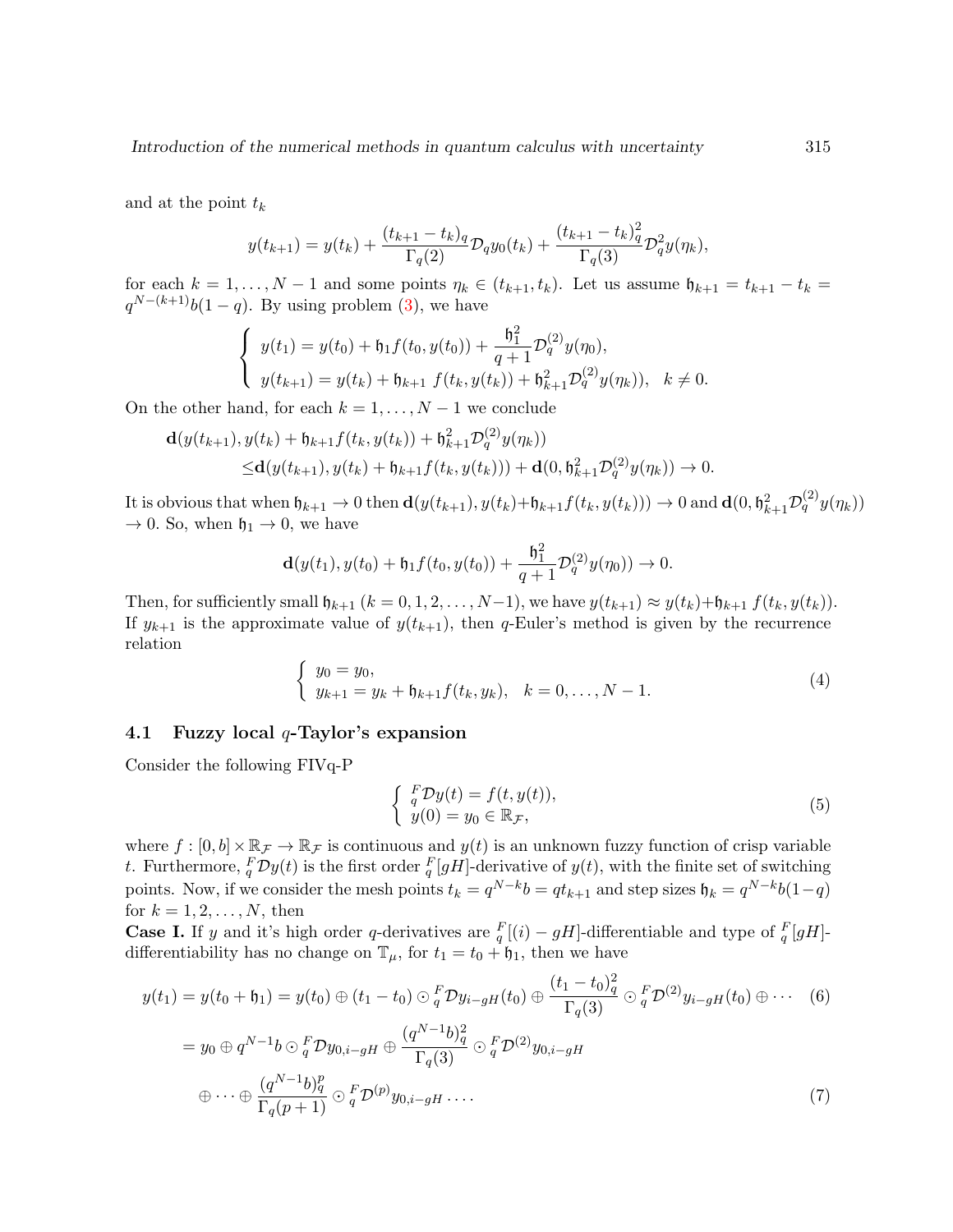#### 316 Z. Noeiaghdam, M. Rahmani, T. Allahviranloo

To find an approximation of  $y_1$ , we cut the expression [\(6\)](#page-12-0) to the q-derivative of  $p^{th}$ -order and assume  ${}^F_q \mathcal{D}^{(j)} y_{gH}(t_0) = {}^F_q \mathcal{D}^{(j)} y_{0,gH}, \ j = 0, 1, \ldots, p.$  Therefore

$$
y(t_1) \simeq y_1 = y_0 \oplus q^{N-1}b \odot \frac{F}{q} \mathcal{D}y_{0,i-gH} \oplus \frac{[q^{N-1}b]^2}{\Gamma_q(3)} \odot \frac{F}{q} \mathcal{D}^{(2)}y_{0,i-gH}
$$

$$
\oplus \cdots \oplus \frac{[q^{N-1}b]^p}{\Gamma_q(p+1)} \odot \frac{F}{q} \mathcal{D}^{(p)}y_{0,i-gH},
$$

that its accuracy depends on the smallness of the  $h_0$  and the bigness of the p. Using  $y_1$  and  $t_2 = t_1 + \mathfrak{h}_2$ , we get

$$
y(t_2) = y(t_1 + \mathfrak{h}_2) = y(t_1) \oplus (t_2 - t_1) \odot \frac{F}{q} \mathcal{D} y_{i-gH}(t_1) \oplus \frac{(t_2 - t_1)_q^2}{\Gamma_q(3)} \odot \frac{F}{q} \mathcal{D}^{(2)} y_{i-gH}(t_1) \oplus \cdots
$$
  
\n
$$
= y_1 \oplus (q^{N-2}b - q^{N-1}b) \odot \frac{F}{q} \mathcal{D} y_{1,i-gH} \oplus \frac{(q^{N-2}b - q^{N-1}b)_q^2}{\Gamma_q(3)} \odot \frac{F}{q} \mathcal{D}^{(2)} y_{1,i-gH}
$$
  
\n
$$
\oplus \cdots \oplus \frac{(q^{N-2}b - q^{N-1}b)_q^p}{\Gamma_q(p+1)} \odot \frac{F}{q} \mathcal{D}^{(p)} y_{1,i-gH} \oplus \cdots
$$

Now, by assuming that  $y(t_2) \simeq y_2$  and cut the expression obtained above to  $p^{th}$ -order, clearly we obtain

$$
y_2 = y_1 \oplus q^{N-2}b(1-q) \odot_q^F \mathcal{D}y_{1,i-gH} \oplus [q^{N-2}b(1-q)]^2 \odot_q^F \mathcal{D}^{(2)}y_{1,i-gH}
$$
  

$$
\oplus \cdots \oplus [q^{N-2}b(1-q)]^p \odot_q^F \mathcal{D}^{(p)}y_{1,i-gH}.
$$

As the process continues, we derive

$$
y_{k+1} = y_k \oplus q^{N-(k+1)}b(1-q) \odot_q^F \mathcal{D}y_{k,i-gH} \oplus [q^{N-(k+1)}b(1-q)]^2 \odot_q^F \mathcal{D}^{(2)}y_{k,i-gH}
$$
  

$$
\oplus \cdots \oplus [q^{N-(k+1)}b(1-q)]^p \odot_q^F \mathcal{D}^{(p)}y_{k,i-gH},
$$

and generally for step  $\mathfrak{h}_{k+1} = t_{k+1} - t_k = q^{N-(k+1)}b(1-q)$  and  $k = 1, 2, ..., N-1$ , it results in

$$
y_{k+1} = y_k \oplus \mathfrak{h}_{k+1} \odot \frac{F}{q} \mathcal{D} y_{k,i-gH} \oplus \mathfrak{h}_{k+1}^2 \odot \frac{F}{q} \mathcal{D}^{(2)} y_{k,i-gH} \cdots \oplus \mathfrak{h}_{k+1}^p \odot \frac{F}{q} \mathcal{D}^{(p)} y_{k,i-gH}.
$$

Finally, we conclude that

$$
y_1 = y_0 \oplus \sum_{j=1}^p \frac{[q^{N-1}b]^j}{\Gamma_q(j+1)} \odot_q^F \mathcal{D}^{(j)} y_{0,i-gH} = y_0 \oplus \sum_{j=1}^p \frac{\mathfrak{h}_1^j}{\Gamma_q(j+1)} \odot_q^F \mathcal{D}^{(j)} y_{0,i-gH},
$$
  

$$
y_{k+1} = y_k \oplus \sum_{j=1}^p [q^{N-(k+1)}b(1-q)]^j \odot_q^F \mathcal{D}^{(j)} y_{k,i-gH}
$$
  

$$
= y_k \oplus \sum_{j=1}^p \mathfrak{h}_{k+1}^j \odot_q^F \mathcal{D}^{(j)} y_{k,i-gH}, \quad k = 1, 2, ..., N-1.
$$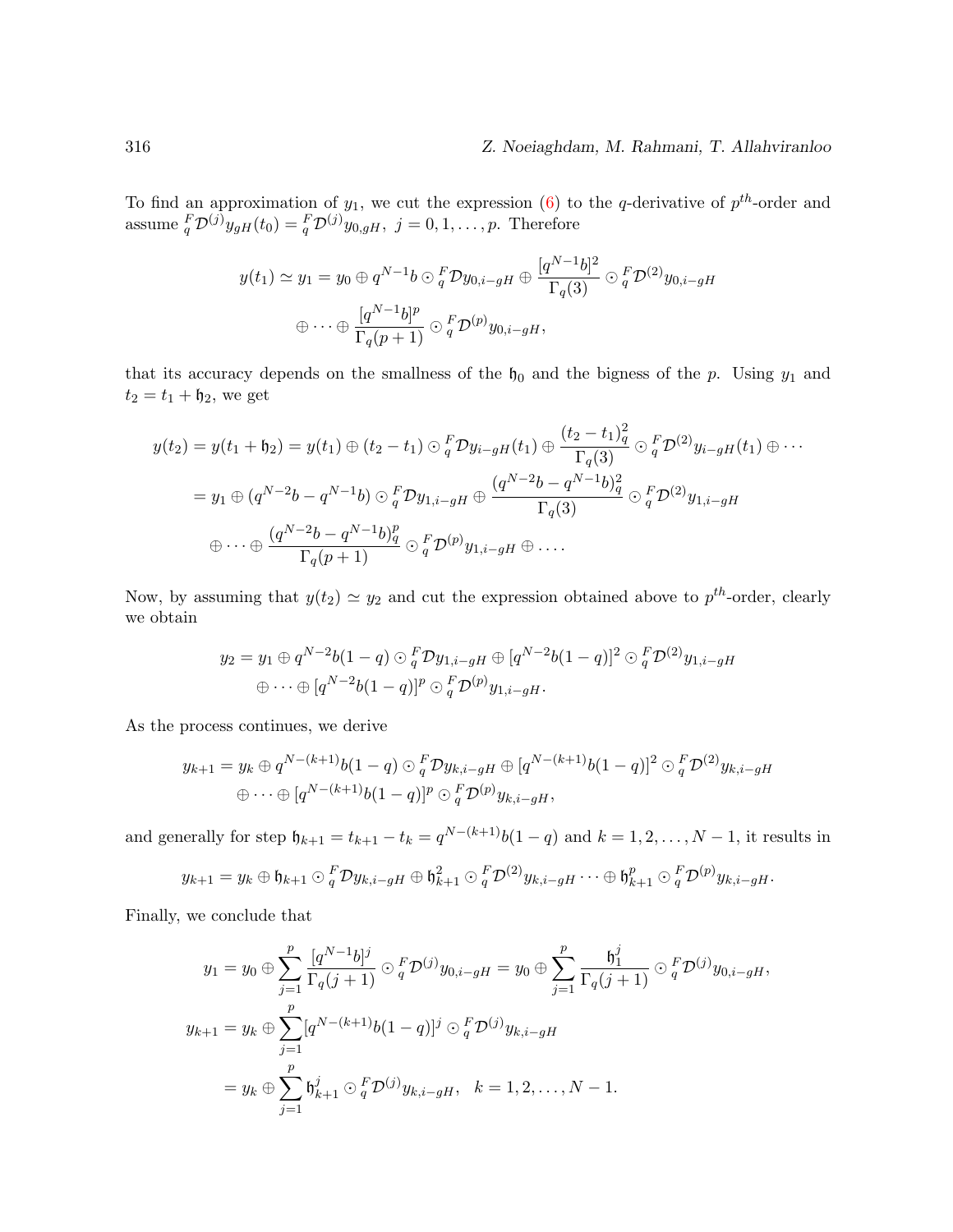**Case II.** If y and it's high order q-derivatives are  $_{q}^{F}[(ii) - gH]$ -differentiable and type of  $_{q}^{F}[gH]$ differentiability is unchangeable on  $\mathbb{T}_{\mu}$ , then

$$
y_1 = y_0 \odot (-1) \sum_{j=1}^p \frac{\mathfrak{h}_1^j}{\Gamma_q(j+1)} \odot_q^F \mathcal{D}^{(j)} y_{0, ii-gH},
$$
  

$$
y_{k+1} = y_k \odot (-1) \sum_{j=1}^p \mathfrak{h}_{k+1}^j \odot_q^F \mathcal{D}^{(j)} y_{k, ii-gH}, \quad k = 1, 2, ..., N-1.
$$

**Case III.** If y is  $_q^F[(i)-gH]$ -differentiable, and it's high order derivatives, change from  $_q^F[(i)-gH]$ to  $\frac{F}{q}[(ii) - gH]$ -differentiability according to Definition [3\(](#page-5-2)type I), then

$$
y_1 = y_0 \odot (-1) \sum_{\substack{j=1 \ j \text{ is odd}}}^{p} \frac{\mathfrak{h}_1^j}{\Gamma_q(j+1)} \odot_q^F \mathcal{D}^{(j)} y_{0, ii-gH} \oplus \sum_{\substack{j=2 \ j \text{ is even}}}^{p} \frac{\mathfrak{h}_1^j}{\Gamma_q(j+1)} \odot_q^F \mathcal{D}^{(j)} y_{0, i-gH},
$$
  

$$
y_{k+1} = y_k \odot (-1) \sum_{\substack{j=1 \ j \text{ is odd}}}^{p} \mathfrak{h}_{k+1}^j \odot_q^F \mathcal{D}^{(j)} y_{k, ii-gH} \oplus \sum_{\substack{j=2 \ j \text{ is even}}}^{p} \mathfrak{h}_{k+1}^j \odot_q^F \mathcal{D}^{(j)} y_{k, i-gH}, k = 1, ..., N-1.
$$

**Case IV.** If y has a switching point at  $\xi \in \mathbb{T}_{\mu}$  of type II (i.e.  $\frac{F}{q}[gH]$ -differentiability changes from  $\frac{F}{q}[(ii) - gH]$  to  $\frac{F}{q}[(i) - gH]$  and the type of differentiability for  $\frac{F}{q}D^{(j)}y$ ,  $j = 1, \ldots, n-1$ are  $_q^F[(i) - gH]$ -differentiable, then for  $k = 0$ 

$$
y_1 = \begin{cases} y_0 \ominus (-1)\mathfrak{h}_1 \odot \frac{F}{q} \mathcal{D}y_{0,ii-gH} \oplus \sum_{j=2}^p \frac{\mathfrak{h}_1^j}{\Gamma_q(j+1)} \odot \frac{F}{q} \mathcal{D}^{(j)}y_{0,i-gH}, & 0 < t \leq \xi, \\ y_0 \oplus \sum_{j=1}^p \frac{\mathfrak{h}_1^j}{\Gamma_q(j+1)} \odot \frac{F}{q} \mathcal{D}^{(j)}y_{0,i-gH}, & \xi \leq t. \end{cases}
$$

and for  $k = 1, 2, ..., N - 1$ ,

$$
y_{k+1} = \begin{cases} y_k \ominus (-1)\mathfrak{h}_{k+1} \ominus \frac{F}{q} \mathcal{D}y_{k,ii-gH} \oplus \sum_{j=2}^p \mathfrak{h}_{k+1}^j \ominus \frac{F}{q} \mathcal{D}^{(j)}y_{k,i-gH}, & 0 < t \leq \xi, \\ y_k \oplus \sum_{j=1}^p \mathfrak{h}_{k+1}^j \ominus \frac{F}{q} \mathcal{D}^{(j)}y_{k,i-gH}, & \xi \leq t. \end{cases}
$$

**Case V.** If y has a switching point at  $\xi \in \mathbb{T}_{\mu}$  of type I (i.e.  $\frac{F}{q}[gH]$ -differentiability changes from  $\frac{F}{q}[(i) - gH]$  to  $\frac{F}{q}[(ii) - gH]$ ) and the type of differentiability for  $\frac{F}{q}\mathcal{D}^{(j)}y$ ,  $j = 1, ..., n - 1$  are  $\frac{F}{q}[(ii) - gH]$ -differentiable, then for  $k = 0$ 

$$
y_1 = \begin{cases} y_0 \oplus \mathfrak{h}_1 \odot \frac{F}{q} \mathcal{D}y_{0,i-gH} \ominus (-1) \sum_{j=2}^p \frac{\mathfrak{h}_1^j}{\Gamma_q(j+1)} \odot \frac{F}{q} \mathcal{D}^{(j)} y_{0,ii-gH}, & 0 < t \leq \xi, \\ y_0 \ominus (-1) \sum_{j=1}^p \frac{\mathfrak{h}_1^j}{\Gamma_q(j+1)} \odot \frac{F}{q} \mathcal{D}^{(j)} y_{0,ii-gH}, & \xi \leq t. \end{cases}
$$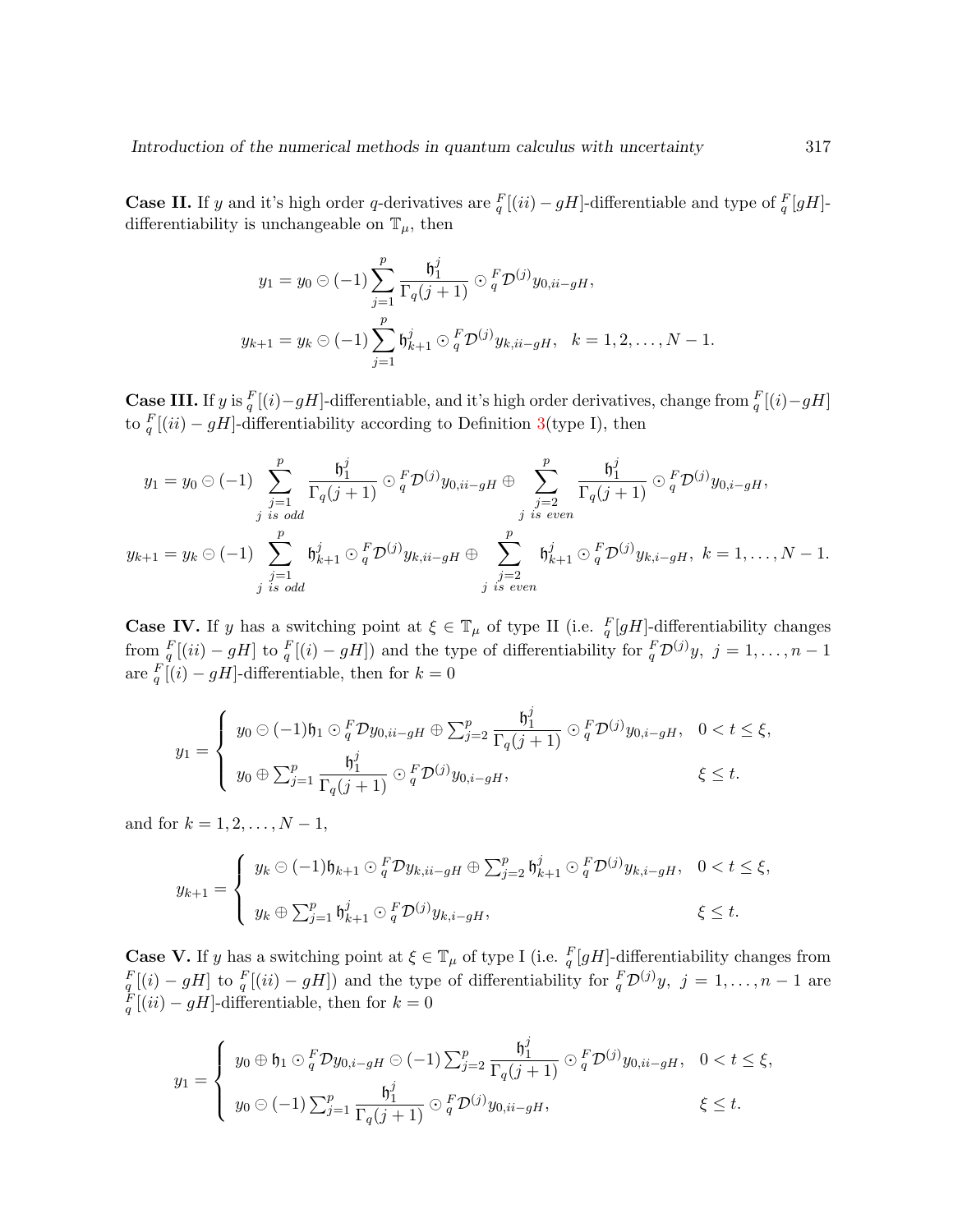and for  $k = 1, 2, ..., N - 1$ ,

$$
y_{k+1} = \begin{cases} y_k \oplus \mathfrak{h}_{k+1} \odot \frac{F}{q} \mathcal{D} y_{k,i-gH} \odot (-1) \sum_{j=2}^p \mathfrak{h}_{k+1}^j \odot \frac{F}{q} \mathcal{D}^{(j)} y_{k,ii-gH}, & 0 < t \leq \xi, \\ y_k \odot (-1) \sum_{j=1}^p \mathfrak{h}_{k+1}^j \odot \frac{F}{q} \mathcal{D}^{(j)} y_{k,ii-gH}, & \xi \leq t. \end{cases}
$$

This method is called the fuzzy local  $q$ -Taylor's expansion. One way to avoid calculating the higher order q-derivatives is to put  $p = 1$  in the fuzzy local q-Taylor's expansion which the approximated results are obtained by fuzzy q-Euler's method in the following section.

#### 4.2 Fuzzy  $q$ -Euler's method

The q-Euler's method which often serves as the basis to construct more complex methods, is a first-order numerical method. Fuzzy  $q$ -Euler's method is the natural starting point for any discussion of numerical methods for solving the fuzzy q-differential equation. We know that the fuzzy  $q$ -Euler's method can be derived in several ways. By considering the mesh points  $t_k = q^{N-k}b = qt_{k+1}$  and the step sizes  $\mathfrak{h}_k = q^{N-k}b(1-q)$  for  $k = 1, 2, ..., N$ , the method that is considered here is as follows:

**Case I.** Consider the fuzzy  $q$ -Taylor's series expansion of the unique solution of the FIVq-P [\(5\)](#page-12-1) about  $t_k$  which is  $\frac{F}{q}[(i) - gH]$ -differentiable and belongs to  $\mathcal{C}_f^2(\mathbb{T}_{\mu}, \mathbb{R}_{\mathcal{F}})$  such that the type of  $_{q}^{F}[gH]$ -differentiability is unchangeable on  $[0, b] \in \mathbb{T}_{\mu}$ , as follows

$$
y(t_1)=y(t_0)\oplus q^{N-1}b\odot{}_q^F\mathcal{D}y(t_0)\oplus\frac{[q^{N-1}b]^2}{\Gamma_q(3)}\odot{}_q^F\mathcal{D}^{(2)}y(\eta_0),
$$

and

$$
y(t_{k+1})=y(t_k)\oplus\frac{(t_{k+1}-t_k)_q}{\Gamma_q(2)}\oplus\ _{q}^{F}\mathcal{D}y_{i-gH}(t_k)\oplus\frac{(t_{k+1}-t_k)_q^2}{\Gamma_q(3)}\oplus\ _{q}^{F}\mathcal{D}^{(2)}y_{i-gH}(\eta_k),
$$

for each  $k = 1, ..., N - 1$  and some points  $\eta_k \in (t_{k+1}, t_k)$ . Let us assume  $\mathfrak{h}_{k+1} = t_{k+1} - t_k =$  $q^{N-(k+1)}b(1-q)$  and by using problem [\(5\)](#page-12-1), we have

$$
\begin{cases}\ny(t_1) = y(t_0) \oplus \mathfrak{h}_1 \odot f(t_0, y(t_0)) \oplus \frac{\mathfrak{h}_1^2}{q+1} \odot \frac{F}{q} \mathcal{D}^{(2)} y_{i-gH}(\eta_0), \\
y(t_{k+1}) = y(t_k) \oplus \mathfrak{h}_{k+1} \odot f(t_k, y(t_k)) \oplus \mathfrak{h}_{k+1}^2 \odot \frac{F}{q} \mathcal{D}^{(2)} y_{i-gH}(\eta_k)), \quad k \neq 0.\n\end{cases}
$$

On the other hand, for each  $k = 1, \ldots, N - 1$  we conclude

$$
\mathbf{d}(y(t_{k+1}), y(t_k) \oplus \mathfrak{h}_{k+1} \odot f(t_k, y(t_k)) \oplus \mathfrak{h}_{k+1}^2 \odot \frac{F}{q} \mathcal{D}^{(2)} y_{i-gH}(\eta_k))
$$
  
 
$$
\leq \mathbf{d}(y(t_{k+1}), y(t_k) \oplus \mathfrak{h}_{k+1} \odot f(t_k, y(t_k))) + \mathbf{d}(0, \mathfrak{h}_{k+1}^2 \odot \frac{F}{q} \mathcal{D}^{(2)} y_{i-gH}(\eta_k)) \to 0,
$$

as  $\mathfrak{h}_{k+1} \to 0$  since  $\mathbf{d}(y(t_{k+1}), y(t_k) \oplus \mathfrak{h}_{k+1} \odot f(t_k, y(t_k))) \to 0$  and  $\mathbf{d}(0, \mathfrak{h}_{k+1}^2 \odot \frac{F}{q} \mathcal{D}^{(2)} y_{i-gH}(\eta_k)) \to$ 0. So, when  $\mathfrak{h}_1 \rightarrow 0$ , it is obvious that

$$
\mathbf{d}(y(t_1),y(t_0)\oplus\mathfrak{h}_1\odot f(t_0,y(t_0))\oplus\frac{\mathfrak{h}_1^2}{q+1}\odot{}_q^F\mathcal{D}^{(2)}y_{i-gH}(\eta_0))\rightarrow0.
$$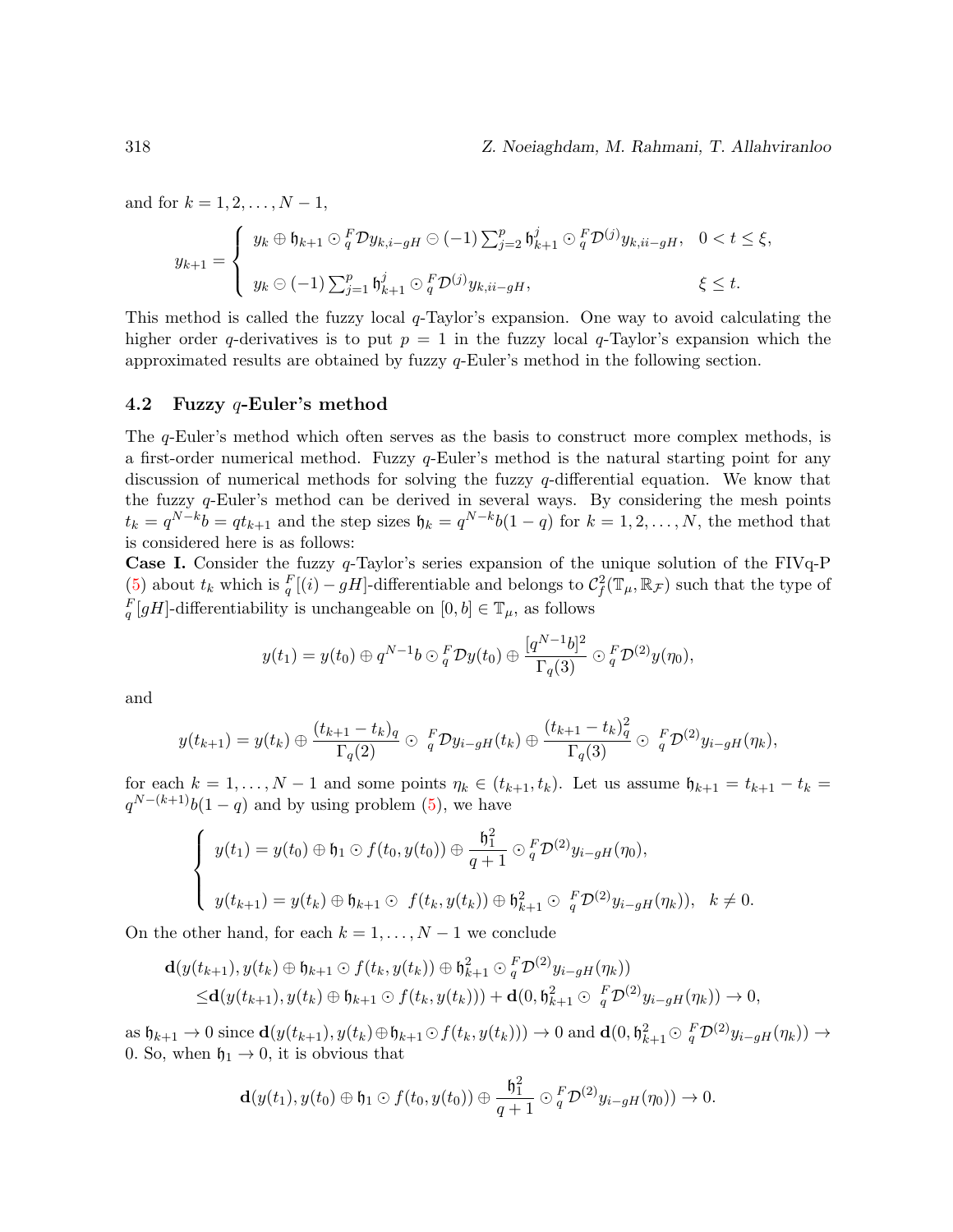|               | $q = 0.7$             |                                                          |                                   |
|---------------|-----------------------|----------------------------------------------------------|-----------------------------------|
| $t_i = q^i b$ | $h_i = t_i - t_{i-1}$ | $y_i = y_{i-1} \oplus \mathfrak{h}_i(q t_{i-1} y_{i-1})$ | $e_i = y(t_i) - y_{t_i}$          |
| 0.2401        | 0.07203               | (0.82, 1., 1.2)                                          | (0.0197394, 0.0240725, 0.028887)  |
| 0.343         | 0.1029                | (0.834181, 1.01729, 1.22075)                             | (0.0266999, 0.0325609, 0.0390731) |
| 0.49          | 0.147                 | (0.863624, 1.0532, 1.26384)                              | (0.0423815, 0.0516848, 0.0620218) |
| 0.7           | 0.21                  | (0.92583, 1.12906, 1.35487)                              | (0.0812172, 0.0990454, 0.118854)  |
| 1.            | 0.3                   | (1.06193, 1.29503, 1.55404)                              | (0.19581, 0.238793, 0.286552)     |

<span id="page-16-3"></span>Table [1](#page-16-0): Numerical results of Example 1 for  $q = 0.7$  and the node points  $t_i = q^i b$ .

Then, for sufficiently small  $\mathfrak{h}_{k+1}$   $(k = 0, 1, 2, \ldots, N-1)$ , we have  $y(t_{k+1}) \approx y(t_k) \oplus \mathfrak{h}_{k+1} \odot f(t_k, y(t_k))$ . If  $y_{k+1}$  is the approximate value of  $y(t_{k+1})$ , then the fuzzy q-Euler's method can be constructed in the following form

<span id="page-16-1"></span>
$$
\begin{cases}\ny_0 = y_0, \\
y_{k+1} = y_k \oplus \mathfrak{h}_{k+1} \odot f(t_k, y_k), \quad k = 0, \dots, N-1.\n\end{cases} \tag{8}
$$

**Case II.** Let us suppose that  $y(t) \in C_f^2(\mathbb{T}_{\mu}, \mathbb{R}_{\mathcal{F}})$  is  ${}^F_q[(ii) - gH]$ -differentiable such that the type of  $\frac{F}{q}[gH]$ -differentiability do not change on  $\mathbb{T}_{\mu}$ . According to the process described above, in this case the fuzzy  $q$ -Euler's is presented as

<span id="page-16-2"></span>
$$
\begin{cases}\ny_0 = y_0, \\
y_{k+1} = y_k \odot (-1)\mathfrak{h}_{k+1} \odot f(t_k, y_k), \quad k = 0, \dots, N-1.\n\end{cases} \tag{9}
$$

**Case III.** Assume that  $y(t)$  has a switching point type I at  $\xi \in [0, b]$ , such that  $t_0, t_1, \ldots, t_j, \xi$ ,  $t_{j+1}, \ldots, t_N$ . So according to Eq. [\(8\)](#page-16-1) and [\(9\)](#page-16-2), the fuzzy q-Euler's method is obtained as follows

$$
\begin{cases}\ny_0 = y_0, \\
y_{k+1} = y_k \oplus \mathfrak{h}_{k+1} \odot f(t_k, y_k), \\
y_{k+1} = y_k \odot (-1)\mathfrak{h}_{k+1} \odot f(t_k, y_k), \quad k = j+1, j+2, \ldots, N-1.\n\end{cases}
$$

**Case IV.** If  $\xi$  is a switching point type II, the fuzzy q-Euler's method takes the form

$$
\begin{cases}\ny_0 = y_0, \\
y_{k+1} = y_k \ominus (-1)\mathfrak{h}_{k+1} \ominus f(t_k, y_k), \quad k = 0, 1, \ldots, j, \\
y_{k+1} = y_k \oplus \mathfrak{h}_{k+1} \ominus f(t_k, y_k), \qquad k = j+1, j+2, \ldots, N-1.\n\end{cases}
$$

<span id="page-16-0"></span>Example 1. Let us consider the following problem

$$
\begin{cases}\nF \mathcal{D}y(t) = qt \odot y(t), & t \in \mathbb{T}_{\mu}, \\
y_0 = (0.82, 1, 1.2) \in \mathbb{R}_f,\n\end{cases}
$$
\n(10)

where the solution is  $y(t) = (0.82, 1, 1.2) \odot \sum_{n=0}^{\infty}$  $\frac{q^n t^{2n}}{[2n]_q!!}$ , in which  $[2n]_q!! = [n]_q!(2)_q^n$ . Numerical results are demonstrated in Table [1](#page-16-3) for  $q = 0.7$ .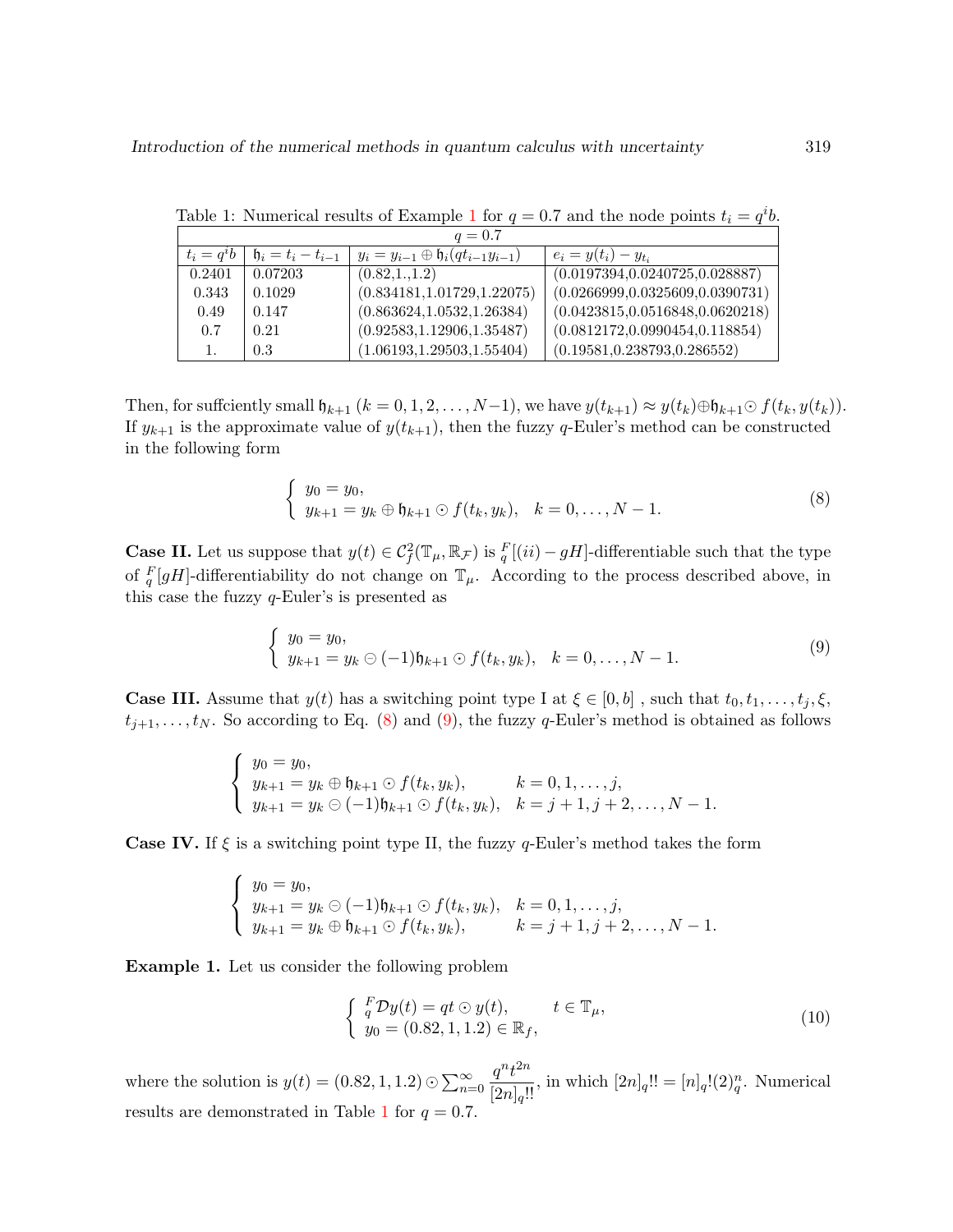**Remark 1.** It is clear that the accuracy of  $y_1$  in fuzzy local  $q$ -Taylor's expansion depends on small values of h and large values of p. But we should have the  $p^{th}$ -order derivative of y. We know that in the fuzzy local q-Taylor's expansion for  $p > 1$ , finding the high order derivative of y is difficult. Thus we should use other methods, that they do not apply the high order derivatives of  ${}^F_qD y$ . By substituting  $p = 1$  in the Taylor expansion, we can approximate the value of  $y_{i+1}$ that we call the fuzzy q-Euler's method.

## 5 Conclusions

As we know, there are many real life problems in the various fields of science and engineering that can be modelized as differential equations. Thus, solving differential equations have been always one of the concerns of various sciences. Most of the time it is not possible to find the exact solution to the problem using direct methods, so we need to use approximate and numerical methods to solve differential equations. The q-Taylor's expansion method is one of the elementary and original methods for solving differential equations especially initial value qproblems. In this article we have tried to introduce the fuzzy local q-Taylor's expansion and the fuzzy q-Euler's method for solving the FIVq-P. These numerical methods were defined based on the fuzzy  $q$ -Taylor's expansion. Accordingly, we will need to introduce local  $q$ -Taylor's expansion and  $q$ -Euler's method in crisp form then the fuzzy mode. In the future works, we will examine the details of these applications that no attempt has been made here to develop.

#### Acknowledgements

The authors would like to thank Prof. Hossein Fakhri for reading the manuscript and fruitful comments.

### References

- <span id="page-17-1"></span>[1] S. Abbasbandy,T. Allahviranloo, Numerical solutions of fuzzy differential equations by Taylor method, Comput. Methods Appl. Math. 2 (2002) 113-124.
- <span id="page-17-0"></span>[2] B. Ahmad, J.J. Nieto, Basic theory of nonlinear third-order q-difference equations and inclusions, Math. Model. Anal. 18 (2013) 122-135.
- <span id="page-17-2"></span>[3] T. Allahviranloo, Z. Noeiaghdam, S. Noeiaghdam, J.J. Nieto, A fuzzy method for solving fuzzy fractional differential equations based on the generalized fuzzy Taylor expansion, Mathematics, **8(12)**(2020) 2166.
- <span id="page-17-3"></span>[4] T. Allahviranloo, I. Perfilieva, F. Abbasi, A new attitude coupled with fuzzy thinking for solving fuzzy equations, Soft Comput. 22 (2018) 3077-3095.
- <span id="page-17-4"></span>[5] G. A. Anastassiou, Fuzzy mathematics: Approximation theory, Springer, Stud. Fuzziness Soft Comput., 2010.
- <span id="page-17-5"></span> $[6]$  M. H. Annaby and Z.S. Mansour, q-Taylor and interpolation series for Jackson q-difference operators, J. Math. Anal. Appl. 344 (2008) 472-483.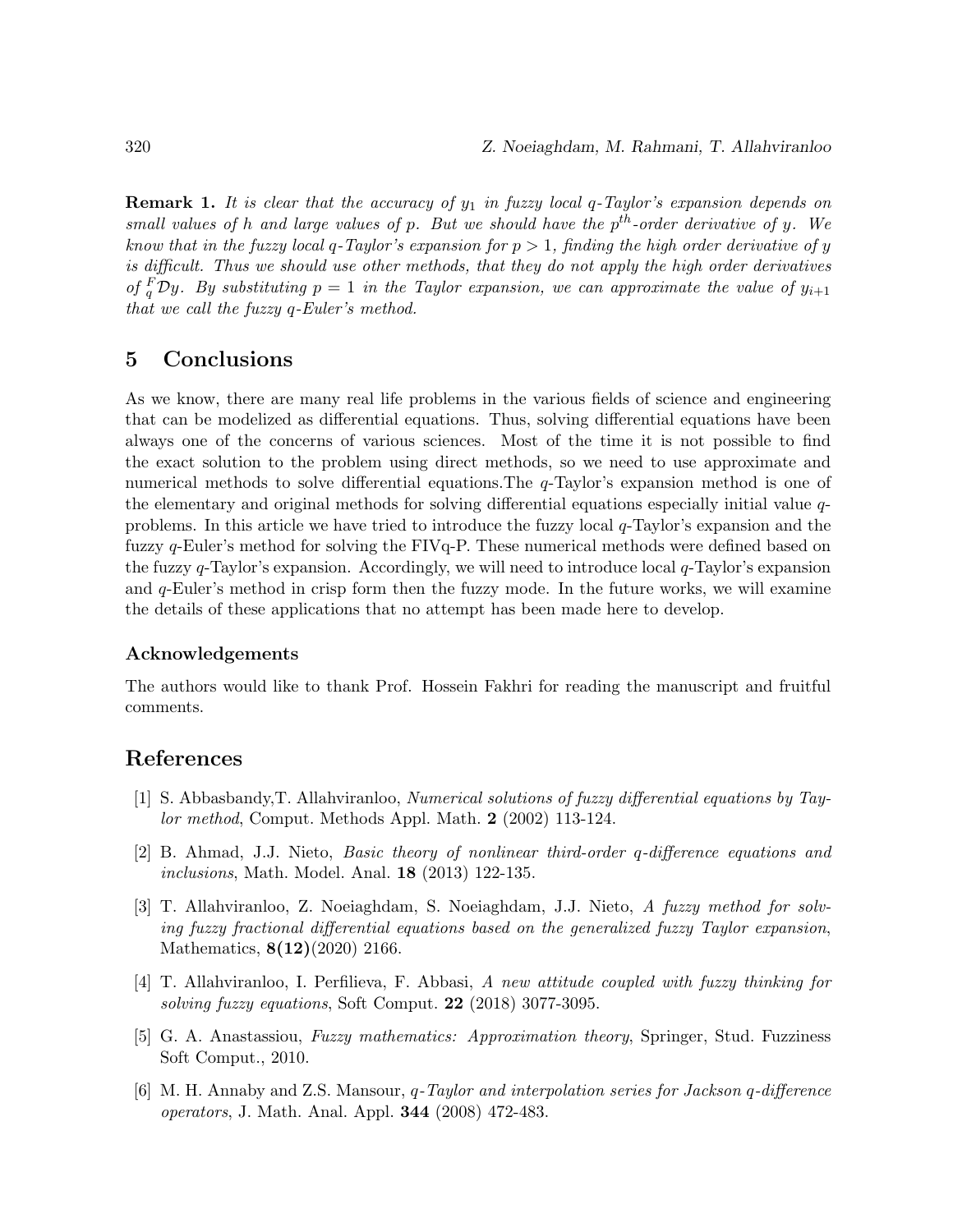- <span id="page-18-1"></span>[7] A. Aral, V. Gupta and R.P. Agarwal, Applications of q-calculus in operator theory, Springer, Science and Business Media, New York, 2013.
- <span id="page-18-12"></span>[8] F. M. Atici, P.W. Eloe, Fractional q-alculus on a time scale, J. Nonlinear Math. Phys. 14 (2007) 333-344.
- <span id="page-18-11"></span>[9] B. Bede, L. Stefanini, Generalized differentiability of fuzzy-valued functions, Fuzzy Sets Syst. 230 (2013) 119-141.
- <span id="page-18-2"></span>[10] T. Ernst, A new notation for q-Calculus a new q-Taylor's formula, Uppsala Iniv. Rep. Depart. Math (1999) 1-28.
- <span id="page-18-7"></span>[11] A.R. Fakharzadeh Jahromi, Z. Ebrahimi Mimand, A new outlier detection method for high dimensional fuzzy databases based on LOF, J. Math. Model. **6** (2018) 123-136.
- <span id="page-18-3"></span>[12] H. Fakhri, S.E. Mousavi Gharalari, Approach of the continuous q-Hermite polynomials to x-representation of q-oscillator algebra and its coherent states, IJGMM 17 (2020) 2050021- 527.
- [13] H. Fakhri, M. Sayyah-Fard, Triplet q-cat states of the Biedenharn-Macfarlane q-oscillator with  $q > 1$ , Quantum Inf. Process. 19 (2020) 19.
- [14] H. Fakhri, V. Sayyah-Fard, q-coherent states associated with the noncommutative complex plane Cq2 for the Biedenharn-Macfarlane q-oscillator, Ann. Physics, 387 (2017) 14-28.
- <span id="page-18-4"></span>[15] H. Fakhri, A. Hashemi, The symmetric q-oscillator algebra: q-coherent states, q-Bargmann-Fock realization and continuous q-Hermite polynomials with  $0 < q < 1$ , Int. J. Geom. Methods Mod. Phys. 13 (2016) 1650028.
- <span id="page-18-10"></span>[16] M.E.H. Ismail, D. Stanton, q-Taylor theorems polynomial expansions and interpolation of entire functions, J. Approx. Theory  $123$  (2003) 125-146.
- <span id="page-18-5"></span>[17] F. Jarad, T. Abdeljawad, D. Baleanu, Stability of q-fractional non-autonomous system, Nonlinear Anal. Real World Appl. 14 (2013) 780-784.
- <span id="page-18-8"></span>[18] F. H. Jackson, On a q-definite integrals, Q. J. Pure Appl. Math. 41 (1910) 193-203.
- <span id="page-18-0"></span>[19] F.H. Jackson, On q-functions and certain difference operator, Trans. Roy. Soc. Edin. 46 (1909) 253-281.
- <span id="page-18-9"></span>[20] S. C. Jing, H. Y. Fan, q-Taylor's formula with its q-remainder, Commun. Theoret. Phys. 23 (1995) 117-120.
- <span id="page-18-6"></span>[21] M. Jiang, S. Zhong, Existence of solutions for nonlinear fractional q-difference equations with riemann-liouville type q-derivatives, J. Appl. Math. Comput. **47** (2015) 429-459.
- <span id="page-18-13"></span>[22] V. Kac, P. Cheung, Quantum calculus, Springer-Verlag, New York, Berlin, Heidelberg, 2001.